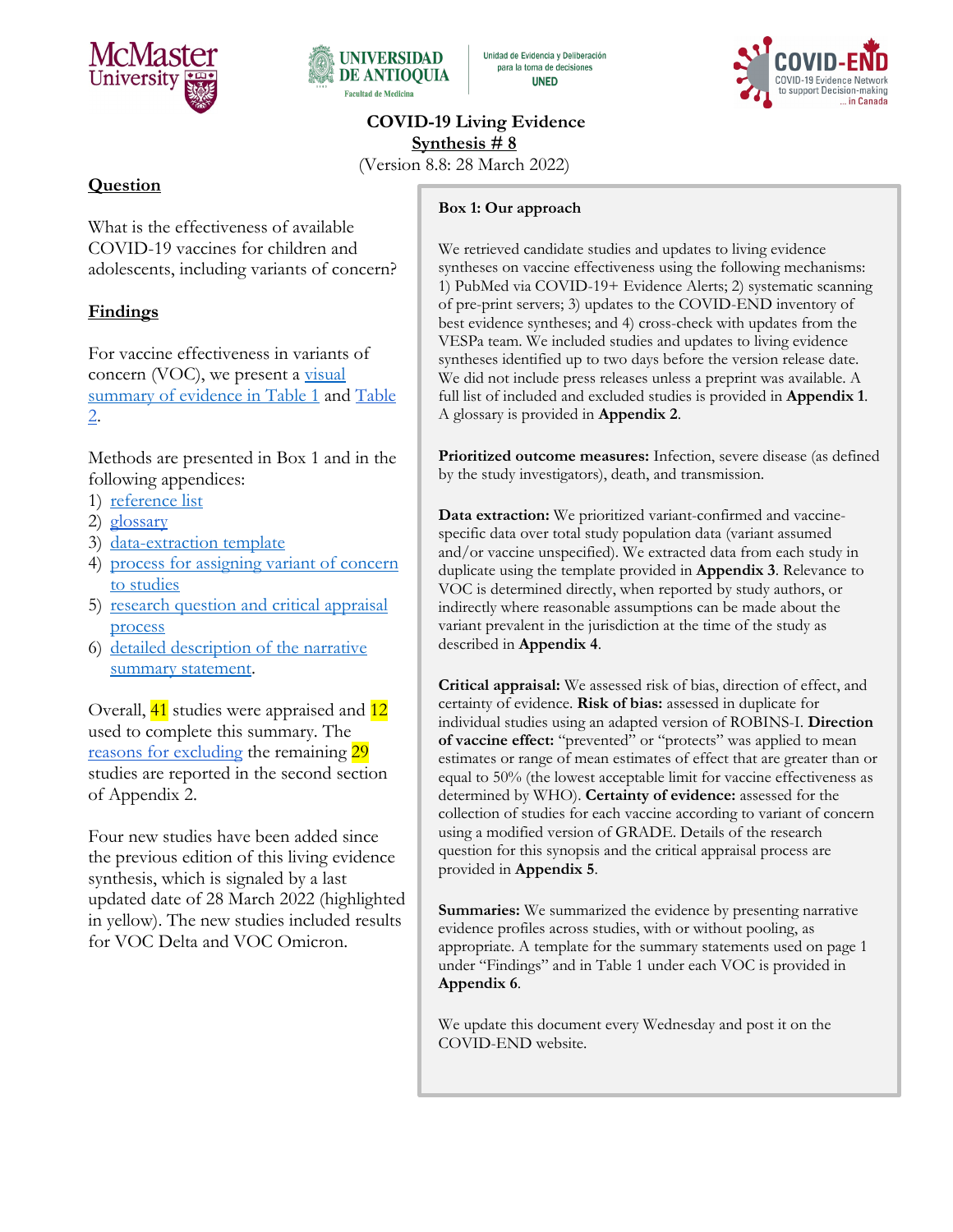### **Highlights of changes this report**

- New data on Pfizer [BNT162b2] against VOC Delta has been added to Table 1 and Table 2 of two moderate risk of bias studies (ref 9, 11) and one serious risk of bias study (ref 10)
- New data on Pfizer [BNT162b2] against VOC Omicron has been added to Table 1 and Table 2 of one moderate risk of bias study (ref 11) and one serious risk of bias study (ref 10)
- New data on Sinovac [CoronaVac] against VOC Omicron in children aged 3 to 5 years has been added to Table 1 and Table 2 of one moderate risk of bias study (ref 12)

# **Pfizer/Comirnaty [BNT162b2]**

### ● **VOC Delta**

- We have low certainty evidence that 1 dose of **BNT162b2 (Pfizer)** prevented infection from VOC **Delta** (range of mean estimates:  $\frac{59 \text{ to } 80\%}{2}$  - 2 Obs  $\frac{2}{10}$ ) in adolescents age 12 to 18 years
- We have moderate certainty evidence that 1 dose of **BNT162b2 (Pfizer)** prevented symptomatic infection from VOC **Delta** (range of mean estimates: 70 to 76% - 2 Obs [\[5\]\[9\]](https://jamanetwork.com/journals/jamanetworkopen/fullarticle/2789579)) in adolescents age 12 to 18 years
- We have moderate certainty evidence that 2 doses of **BNT162b2 (Pfizer)** prevented infection from VOC **Delta** (range of mean estimates: 81 to 92% - 5 Obs [\[1\]](https://pubmed.ncbi.nlm.nih.gov/34570694/)[\[2\]](https://www.nejm.org/doi/full/10.1056/NEJMc2114290)[\[6\]](https://pubmed.ncbi.nlm.nih.gov/34968373/)[\[9\]](https://jamanetwork.com/journals/jamanetworkopen/fullarticle/2789579)[\[11\]](https://www.cdc.gov/mmwr/volumes/71/wr/mm7111e1.htm?s_cid=mm7111e1_w)) in adolescents age 12 to 18 years
- We have moderate certainty evidence that 2 doses of **BNT162b2 (Pfizer)** prevented symptomatic infection from VOC **Delta** (range of mean estimates: 87 to 96% - 2 Obs [\[5\]\[9\]](https://jamanetwork.com/journals/jamanetworkopen/fullarticle/2789579)) in adolescents age 12 to 18 years
- We have low certainty evidence that 2 doses of **BNT162b2 (Pfizer)** prevented ICU admission from VOC **Delta** (98% [95% CI, 93 to 99] - 1 Obs [\[4\]](https://www.nejm.org/doi/full/10.1056/NEJMoa2117995)), in adolescents age 12 to 18 years
- We have low certainty evidence that 2 doses of **BNT162b2 (Pfizer)** prevented MIS-C from VOC **Delta** (91% [95% CI, 78 to 97] - 1 Obs [\[7\]](https://www.cdc.gov/mmwr/volumes/71/wr/mm7102e1.htm)), in adolescents age 12 to 18 years

### ● **VOC Omicron**

- We have low certainty evidence that 1 dose of **BNT162b2 (Pfizer)** prevented symptomatic infection from VOC **Omicron** (range of mean estimates: 44 to 53% - 1 Obs [\[5\]](https://jamanetwork.com/journals/jamanetworkopen/fullarticle/2789579)) in adolescents age 12 to 17 years
- We have low certainty evidence that 1 dose of **BNT162b2 (Pfizer)** prevented infection from VOC **Omicron** (53.7% [95% CI, 43.3 to 62.2] - 1 Obs [\[10\]](https://www.medrxiv.org/content/10.1101/2022.03.13.22272176v1)) in adolescents age 12 to 17 years
- We have low certainty evidence that 2 doses of **BNT162b2 (Pfizer)** prevented symptomatic infection from VOC **Omicron** (range of mean estimates: 71 to 83% - 1 Obs [\[5\]](https://jamanetwork.com/journals/jamanetworkopen/fullarticle/2789579)) in adolescents age 12 to 17 years
- We have low certainty evidence that 2 doses of **BNT162b2 (Pfizer)** prevented infection from VOC **Omicron** (59% [95% CI, 24 to 78] - 1 Obs [\[10\]](https://www.medrxiv.org/content/10.1101/2022.03.13.22272176v1)) in adolescents age 12 to 17 years
- We have low certainty evidence that 3 doses of **BNT162b2 (Pfizer)** prevented symptomatic infection from VOC **Omicron** (81% [95% CI, 59 to 91] - 1 Obs [\[8\]](https://www.cdc.gov/mmwr/volumes/71/wr/mm7109e3.htm?s_cid=mm7109e3_w)) in adolescents age 16 to 17 years

### ● **Overall**

- We have low certainty evidence that 1 dose **BNT162b2 (Pfizer)** prevented infection from SARS-CoV-2 (non dominant variant) (67% [95% CI, 50 to 78] - 1 Obs [\[3\]](https://papers.ssrn.com/sol3/papers.cfm?abstract_id=3909743)) in adolescents age 12 to 15 years
- We have low certainty evidence that 2 doses of **BNT162b2 (Pfizer)** prevented infection from SARS-CoV-2 (non dominant variant) (91% [95% CI, 88 to 93] - 1 Obs [\[3\]](https://papers.ssrn.com/sol3/papers.cfm?abstract_id=3909743)) in adolescents age 12 to 15 years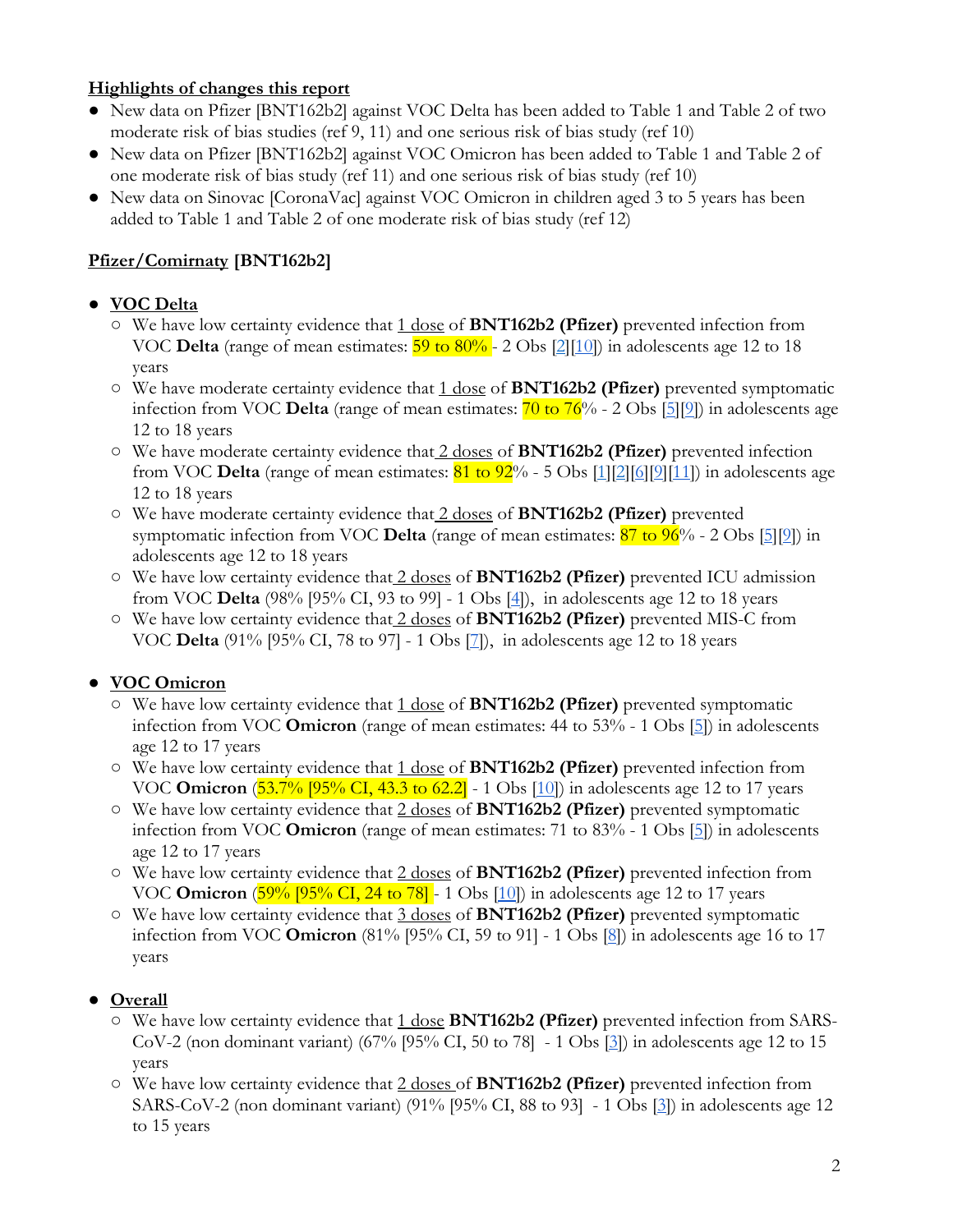### ● **VOC Delta to Omicron**

○ We have low certainty evidence that 3 doses of **BNT162b2 (Pfizer)** prevented symptomatic infection from VOC **Delta to Omicron** (86% [95% CI, 73 to 93] - 1 Obs [\[8\]](https://www.cdc.gov/mmwr/volumes/71/wr/mm7109e3.htm?s_cid=mm7109e3_w)) in adolescents age 16 to 17 years

# **Sinovac [CoronaVac]**

- **VOC Omicron**
	- We have low certainty evidence that 2 doses of **CoronaVac** prevented infection from VOC **Omicron** (38.2% [95% CI, 36.5 to 39.9] - 1 Obs [\[12\]](https://www.researchsquare.com/article/rs-1440357/latest.pdf)) in children age 3 to 5 years
	- We have low certainty evidence that 2 doses of **CoronaVac** prevented ICU admission from VOC **Omicron** (69% [95% CI, 18.6 to 88.2] - 1 Obs [\[12\]](https://www.researchsquare.com/article/rs-1440357/latest.pdf)) in children age 3 to 5 years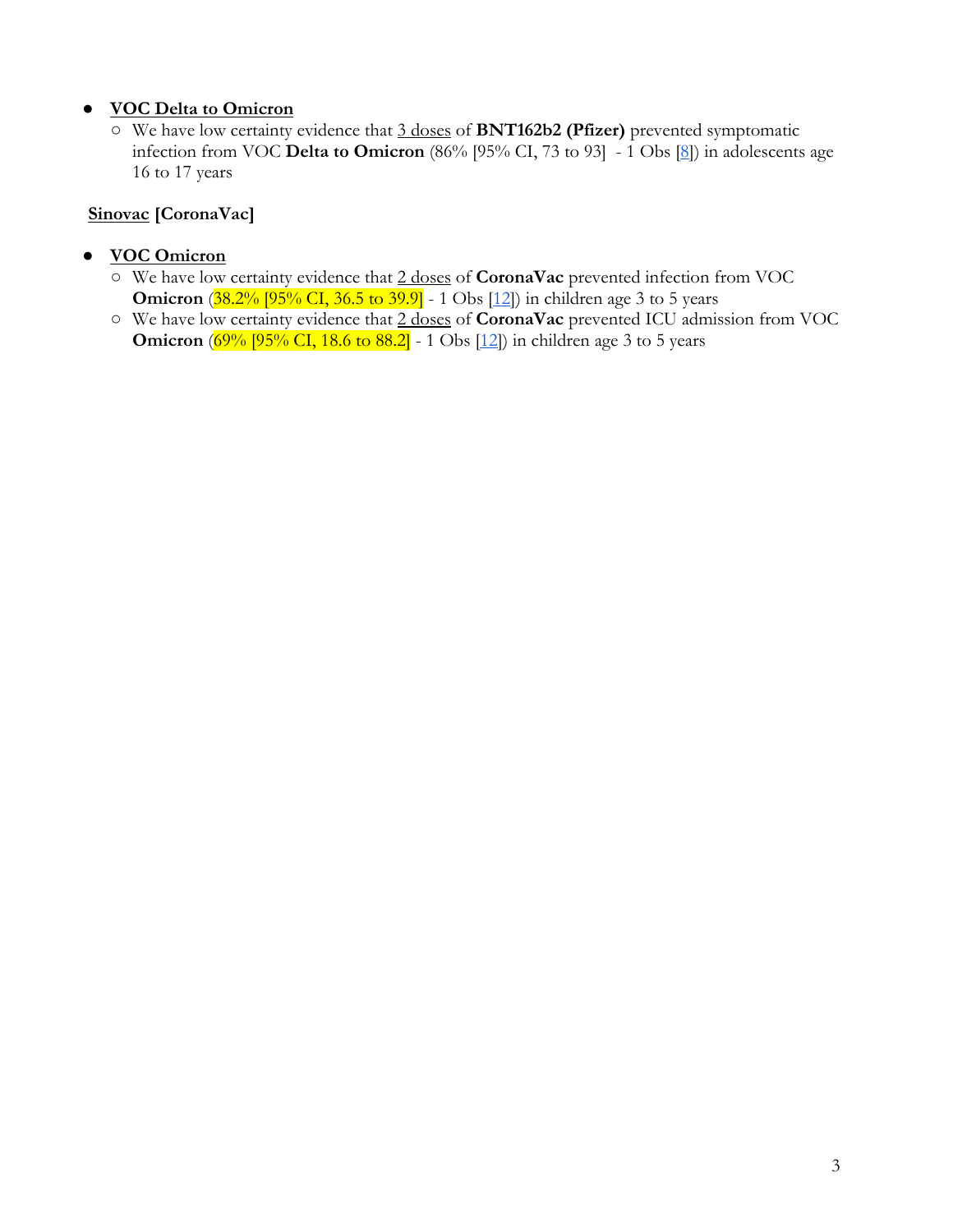### **Table 1:** Visual **summary of evidence for COVID-19 vaccines for variants of concern (up to 28 days after 2 doses)**

Percentages indicate level of effectiveness from 0% (no effect) to 100% (full protection): ranges of estimated means are provided when ≥ 1 study is available; estimated mean value is provided for single studies

**Colour** indicates level of certainty based on the evidence

| High certainty evidence                                                                                                                    | Moderate certainty evidence                                                                                                                                       | Low certainty evidence                                                                                                                                           |
|--------------------------------------------------------------------------------------------------------------------------------------------|-------------------------------------------------------------------------------------------------------------------------------------------------------------------|------------------------------------------------------------------------------------------------------------------------------------------------------------------|
| pooling of low to moderate<br>risk of bias RCTs or pooling<br>of observational studies with<br>low risk of bias and<br>consistent findings | single RCT with low to moderate<br>risk of bias or >one observational<br>study with low to moderate risk of<br>bias and at least partially<br>consistent findings | single RCT or observational<br>study with serious risk of bias<br>or multiple low to serious risk<br>of bias observational studies<br>with inconsistent findings |
|                                                                                                                                            |                                                                                                                                                                   |                                                                                                                                                                  |

| Outcome                                             | Vaccine Effectiveness (2 doses unless otherwise stated)                 |       |             |       |             |            |
|-----------------------------------------------------|-------------------------------------------------------------------------|-------|-------------|-------|-------------|------------|
| (and vaccine)                                       | up to 28 days after last dose each combination of vaccine, variant, and |       |             |       |             |            |
|                                                     | outcome                                                                 |       |             |       |             |            |
|                                                     | Overall                                                                 | Alpha | <b>Beta</b> | Gamma | Delta       | Omicron    |
| Any Infection                                       |                                                                         |       |             |       |             |            |
| Pfizer                                              | 91%                                                                     |       |             |       | $81 - 92%$  | 59%        |
| Moderna                                             |                                                                         |       |             |       |             |            |
| CoronaVac                                           |                                                                         |       |             |       |             | 38%        |
| <b>Symptomatic Infection</b>                        |                                                                         |       |             |       |             |            |
| Pfizer                                              |                                                                         |       |             |       | $87 - 96\%$ | $71 - 83%$ |
| Moderna                                             |                                                                         |       |             |       |             |            |
| CoronaVac                                           |                                                                         |       |             |       |             |            |
| Transmission                                        |                                                                         |       |             |       |             |            |
| Pfizer                                              |                                                                         |       |             |       |             |            |
| Moderna                                             |                                                                         |       |             |       |             |            |
| CoronaVac                                           |                                                                         |       |             |       |             |            |
| <b>ICU</b> Admission                                |                                                                         |       |             |       |             |            |
| Pfizer                                              |                                                                         |       |             |       | 98%         |            |
| Moderna                                             |                                                                         |       |             |       |             |            |
| CoronaVac                                           |                                                                         |       |             |       |             | 69%        |
| Severe Disease (may include death for some studies) |                                                                         |       |             |       |             |            |
| Pfizer                                              |                                                                         |       |             |       |             |            |
| Moderna                                             |                                                                         |       |             |       |             |            |
| CoronaVac                                           |                                                                         |       |             |       |             |            |
| Death                                               |                                                                         |       |             |       |             |            |
| Pfizer                                              |                                                                         |       |             |       |             |            |
| Moderna                                             |                                                                         |       |             |       |             |            |
| CoronaVac                                           |                                                                         |       |             |       |             |            |

\*Single dose

\*\*mean estimate of effect less than the lowest acceptable limit for vaccine effectiveness as determined by WHO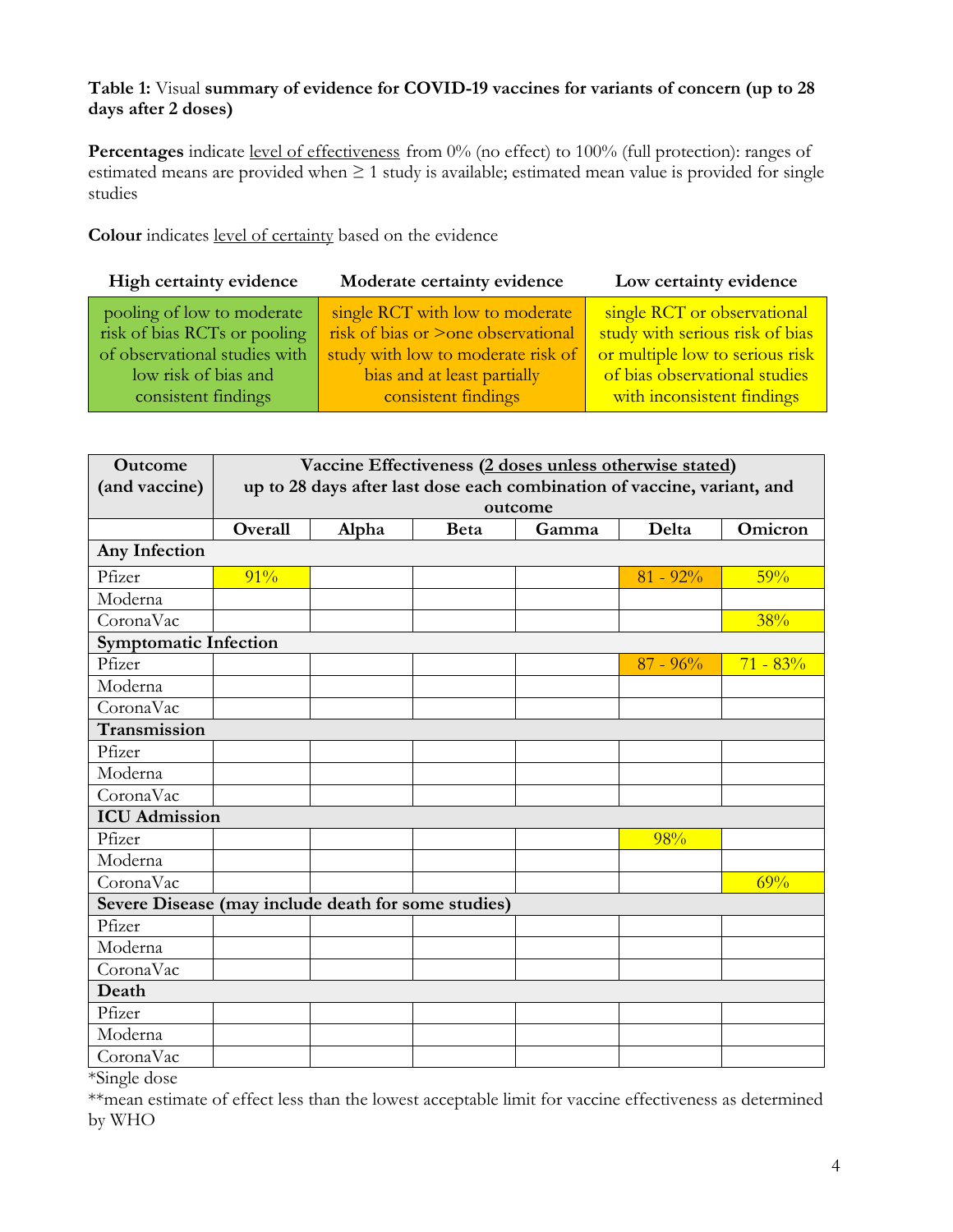# **Table 2: Visual summary of evidence for COVID-19 vaccines for variant of concern – Delta [2 doses>28 days since last dose]**

Percentages indicate level of effectiveness from 0% (no effect) to 100% (full protection): ranges of estimated means are provided when ≥ 1 study is available; estimated mean value is provided for single studies

**Colour** indicates level of certainty based on the evidence

| single RCT with low to moderate<br>pooling of low to moderate<br>risk of bias RCTs or pooling<br>risk of bias or >one observational<br>of observational studies with<br>study with low to moderate risk of<br>bias and at least partially | High certainty evidence | Low certainty evidence                                                                                                                                           |  |
|-------------------------------------------------------------------------------------------------------------------------------------------------------------------------------------------------------------------------------------------|-------------------------|------------------------------------------------------------------------------------------------------------------------------------------------------------------|--|
| consistent findings<br>consistent findings                                                                                                                                                                                                | low risk of bias and    | single RCT or observational<br>study with serious risk of bias<br>or multiple low to serious risk<br>of bias observational studies<br>with inconsistent findings |  |

| Outcome<br>(and vaccine)     | Variant | Number of<br>doses | Time since<br><b>Last Dose</b><br>(days) | <b>Vaccine Effectiveness</b>    |
|------------------------------|---------|--------------------|------------------------------------------|---------------------------------|
| <b>Any Infection</b>         |         |                    |                                          |                                 |
| Pfizer                       | Delta   | $\mathbf{1}$       | 28 to 56                                 | $86.4\%$ (95% CI, 83.5 to 88.7) |
|                              |         |                    | 56 to 84                                 | $61.5\%$ (95% CI, 43.5 to 73.7) |
|                              |         | $\overline{2}$     | 35 to 56                                 | $90\%$ (95% CI, 67 to 97)       |
|                              |         |                    | 63 to 84                                 | $95\%$ (95% C10, 79 to 99)      |
|                              |         |                    | 91 to 119                                | 83% (95% CI, 34 to 95)          |
|                              |         |                    | 14 to 149                                | $87\%$ (95% CI, 49 to 97)       |
|                              | Omicron | $\mathbf{1}$       | 28 to 56                                 | $57.9\%$ (95% CI, 50.9 to 63.9) |
|                              |         |                    | 56 to 84                                 | $63.7\%$ (95% CI, 59 to 67.9)   |
|                              |         | $\overline{2}$     | 14 to 82                                 | $31\%$ (95% CI, 9 to 48)        |
|                              |         |                    | 14 to 149                                | $59\%$ (95% CI, 22 to 79)       |
| Moderna                      |         |                    |                                          |                                 |
| CoronaVac                    |         |                    |                                          |                                 |
| <b>Symptomatic Infection</b> |         |                    |                                          |                                 |
| Pfizer                       | Delta   | $\mathbf{1}$       | 28 to 34                                 | $61 \text{ to } 63\%$           |
|                              |         |                    | 35 to 41                                 | $56$ to $58\%$                  |
|                              |         |                    | 42 to 55                                 | 44 to $54\%$                    |
|                              |         |                    | 56 to 69                                 | $36$ to $48\%$                  |
|                              |         |                    | 70 to 83                                 | $35$ to $46\%$                  |
|                              |         |                    | 84 to 104                                | $29$ to $53%$                   |
|                              |         |                    | 105                                      | $30.9\%$ (95% CI, 25.4 to 36.0) |
|                              |         | $\overline{2}$     | 35 to 69                                 | $91.5\%$ (95% CI, 89.9 to 93.0) |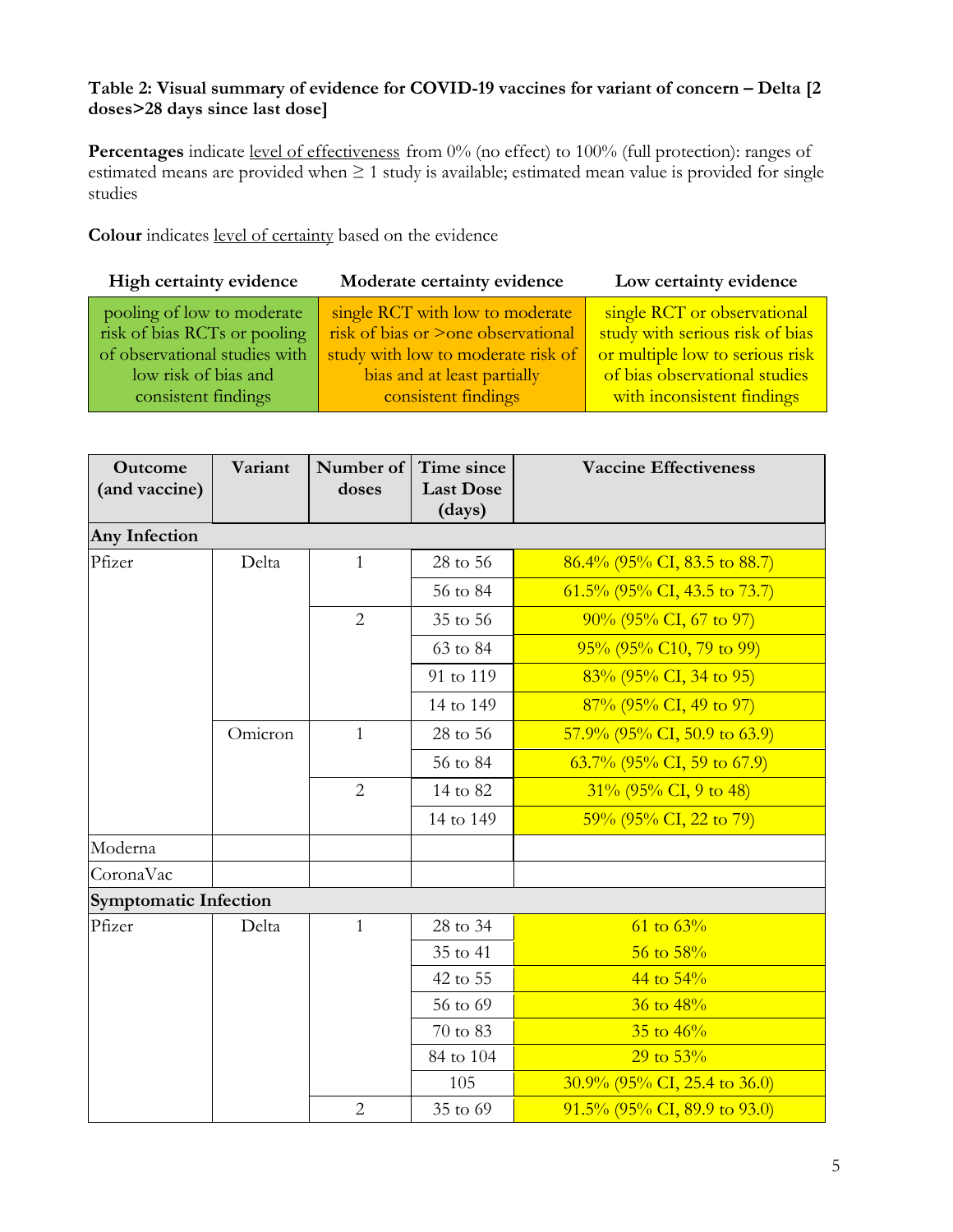|                                                     |         |                | 70        | $83.7\%$ (95% CI, 72.0 to 90.5) |
|-----------------------------------------------------|---------|----------------|-----------|---------------------------------|
|                                                     |         |                | 14 to 149 | $85$ to $92\%$                  |
|                                                     | Omicron | $\mathbf{1}$   | 28 to 34  | $33$ to $42\%$                  |
|                                                     |         |                | 35 to 41  | $36$ to $49\%$                  |
|                                                     |         |                | 42 to 55  | 29 to $40\%$                    |
|                                                     |         |                | 56 to 69  | $23 \text{ to } 27\%$           |
|                                                     |         |                | 70 to 83  | 16 to $27%$                     |
|                                                     |         |                | 84        | 17 to $26\%$                    |
|                                                     |         |                | 105       | $12.5\%$ (95% CI, 96.9 to 17.8) |
|                                                     |         | $\overline{2}$ | 35 to 69  | 49.5% (95% CI, 45.7 to 53.0)    |
|                                                     |         |                | 70        | $22.6\%$ (95% CI, 14.5 to 29.9) |
|                                                     |         |                | 14 to 149 | $34$ to $45%$                   |
| Moderna                                             |         |                |           |                                 |
| CoronaVac                                           |         |                |           |                                 |
| Transmission                                        |         |                |           |                                 |
| Pfizer                                              |         |                |           |                                 |
| Moderna                                             |         |                |           |                                 |
| CoronaVac                                           |         |                |           |                                 |
| <b>ICU</b> Admission                                |         |                |           |                                 |
| Pfizer                                              |         |                |           |                                 |
| Moderna                                             |         |                |           |                                 |
| CoronaVac                                           |         |                |           |                                 |
| MIS-C                                               |         |                |           |                                 |
| Pfizer                                              | Delta   | $\overline{2}$ | 28        | $91\%$ (78 to 97)               |
| Moderna                                             |         |                |           |                                 |
| CoronaVac                                           |         |                |           |                                 |
| Severe Disease (may include death for some studies) |         |                |           |                                 |
| Pfizer                                              |         |                |           |                                 |
| Moderna                                             |         |                |           |                                 |
| CoronaVac                                           |         |                |           |                                 |
| Death                                               |         |                |           |                                 |
| Pfizer                                              |         |                |           |                                 |
| Moderna                                             |         |                |           |                                 |
| CoronaVac                                           |         |                |           |                                 |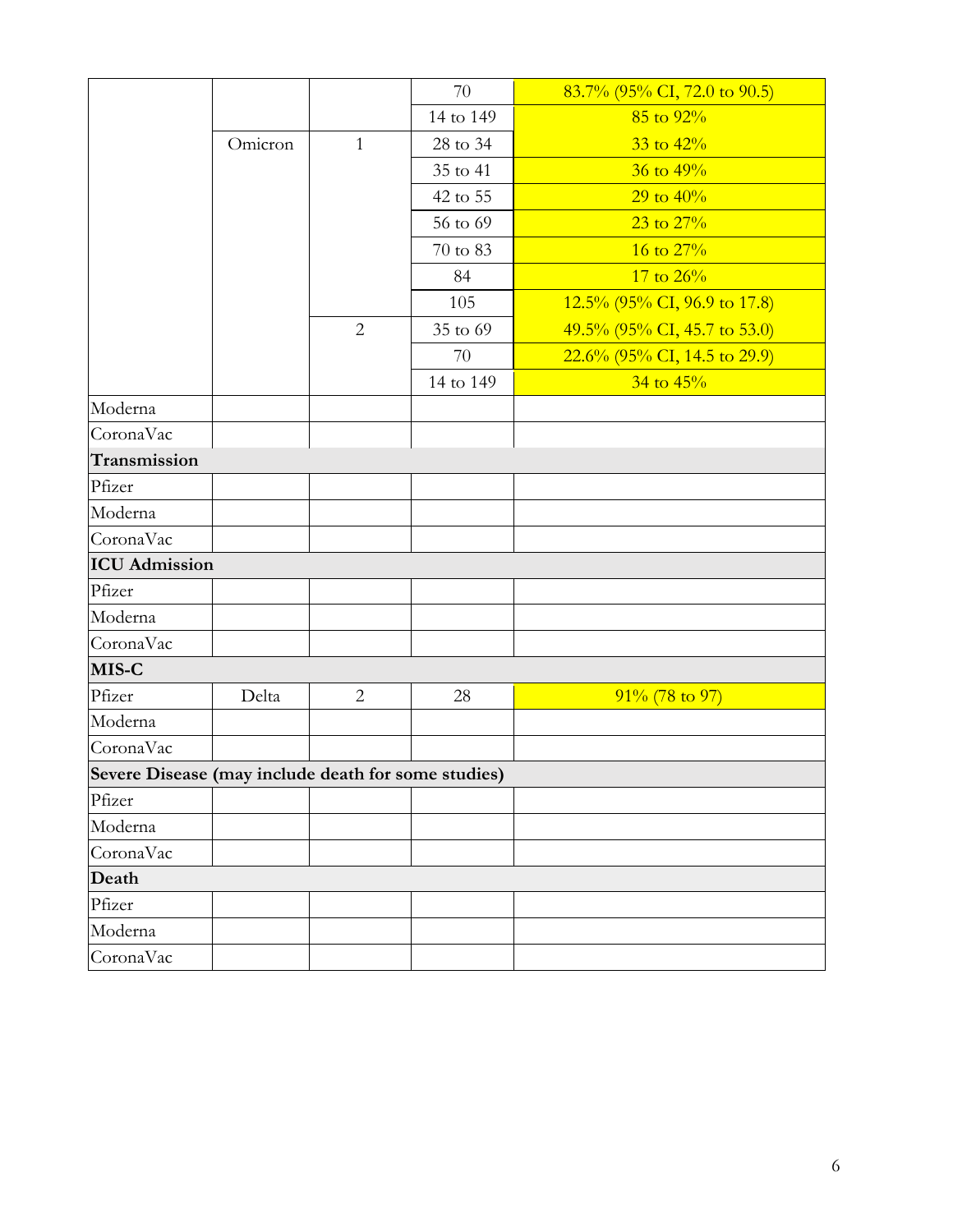| Vaccine         | <b>Effectiveness</b>             | Findings                                                                                                |
|-----------------|----------------------------------|---------------------------------------------------------------------------------------------------------|
| Pfizer/         | Delta                            | BNT162b2 provided protection against VOC Delta for the                                                  |
| <b>BioNTech</b> |                                  | following outcomes at least 14 days after $1st$ dose in adolescents age                                 |
|                 | At least 14 days                 | 12 to 18:                                                                                               |
| Comirnaty       | after 1 <sup>st</sup> dose       | • 59 to $80\%$ from infection (RME) (2 Obs - [2][10])                                                   |
|                 | $\&$                             | • $\frac{70 \text{ to } 76\%}{20 \text{ from } 90\%}$ from symptomatic infection (RME) (2 Obs - [5][2]) |
| [BNT162b2]      | At least 7 days                  | BNT162b2 provided protection against VOC Delta for the                                                  |
|                 | after 2 <sup>nd</sup> dose       | following outcomes at 0 to 27 days after $1st$ dose in adolescents age                                  |
|                 |                                  | 12 to 15:                                                                                               |
|                 |                                  | • 14.2% (95% CI, - 25.6 to 41.4) against hospitalization (1 Obs - [5])                                  |
|                 |                                  | BNT162b2 provided protection against VOC Delta for the                                                  |
|                 |                                  | following outcomes at 0 to 27 days after $1st$ dose in adolescents age                                  |
|                 |                                  | 16 to 17:                                                                                               |
|                 |                                  | • 64.6% (95% CI, 40.7 to 78.9) from hospitalization (1 Obs - [5])                                       |
|                 |                                  | BNT162b2 provided protection against VOC Delta for the                                                  |
|                 |                                  | following outcomes at least 7 days after 2 <sup>nd</sup> dose in adolescents age                        |
|                 |                                  |                                                                                                         |
|                 |                                  | 12 to 18:                                                                                               |
|                 |                                  | • 81 to $92\%$ against infection (RME) (5 Obs -[1][2][6][2][11])                                        |
|                 |                                  | • $87$ to $96\%$ against symptomatic infection (RME) (2 Obs -[5][2])                                    |
|                 |                                  | BNT162b2 provided protection against VOC Delta for the                                                  |
|                 |                                  | following outcomes at least 14 days after $2nd$ dose in adolescents age                                 |
|                 |                                  | 12 to 18:                                                                                               |
|                 |                                  | • 94% (95% CI, 90 to 96) from hospitalization (1 Obs - [4])                                             |
|                 |                                  | • 98% (95% CI, 93 to 99) from ICU admission (1 Obs - [4])                                               |
|                 |                                  | (8 Obs) [1][2][4][5][6][9][10][11]; last update 2022-03-28                                              |
|                 | Delta                            | BNT162b2 provided protection against infection by VOC Delta                                             |
|                 |                                  | the following number of days after $1st$ dose in adolescents age 12 to                                  |
|                 | $>30$ days after 1 <sup>st</sup> | 17:                                                                                                     |
|                 | dose                             | • $86.4\%$ (95% CI, 83.5 to 88.7) – at 28 to 56 days (1 Obs - [10])                                     |
|                 |                                  | • $61.5\%$ (95% CI, 43.5 to 73.7) – at 56 to 84 days (1 Obs - [10])                                     |
|                 |                                  | BNT162b2 provided protection against symptomatic infection by                                           |
|                 |                                  | VOC Delta the following number of days after 1 <sup>st</sup> dose in                                    |
|                 |                                  | adolescents age 12 to 17:                                                                               |
|                 |                                  | • 61 to 63% (RME) – at 28 to 34 days (1 Obs - [5])                                                      |
|                 |                                  | • 56 to 58% (RME) – at 35 to 41 days (1 Obs - [5])                                                      |
|                 |                                  | • 44 to $54\%$ (RME) – at 42 to 55 days (1 Obs - [5])                                                   |
|                 |                                  | • 36 to 48% (RME) – at 56 to 69 days (1 Obs - [5])                                                      |
|                 |                                  | • 35 to 46% (RME) – at 70 to 83 days (1 Obs - [5])                                                      |
|                 |                                  | • 29 to 53% (RME) – at 84 to 104 days (1 Obs - [5])                                                     |
|                 |                                  | BNT162b2 provided protection against symptomatic infection by                                           |
|                 |                                  | VOC Delta the following number of days after $1st$ dose in                                              |
|                 |                                  | adolescents age 16 to 17:                                                                               |
|                 |                                  | • 30.9% (95% CI, 25.4 to 36.0) – at least 105 days (1 Obs - [5])                                        |
|                 |                                  | BNT162b2 provided protection against hospitalization by VOC                                             |
|                 |                                  | Delta the following number of days after 1 <sup>st</sup> dose in adolescents age                        |
|                 |                                  | 12 to 17:                                                                                               |
|                 |                                  | • 76 to 83% (RME) - at least 28 days (1 Obs - [5])                                                      |
|                 |                                  | (2 Obs) [5][10]; last update 2022-03-28                                                                 |

# **Table 3: Key findings about vaccine effectiveness**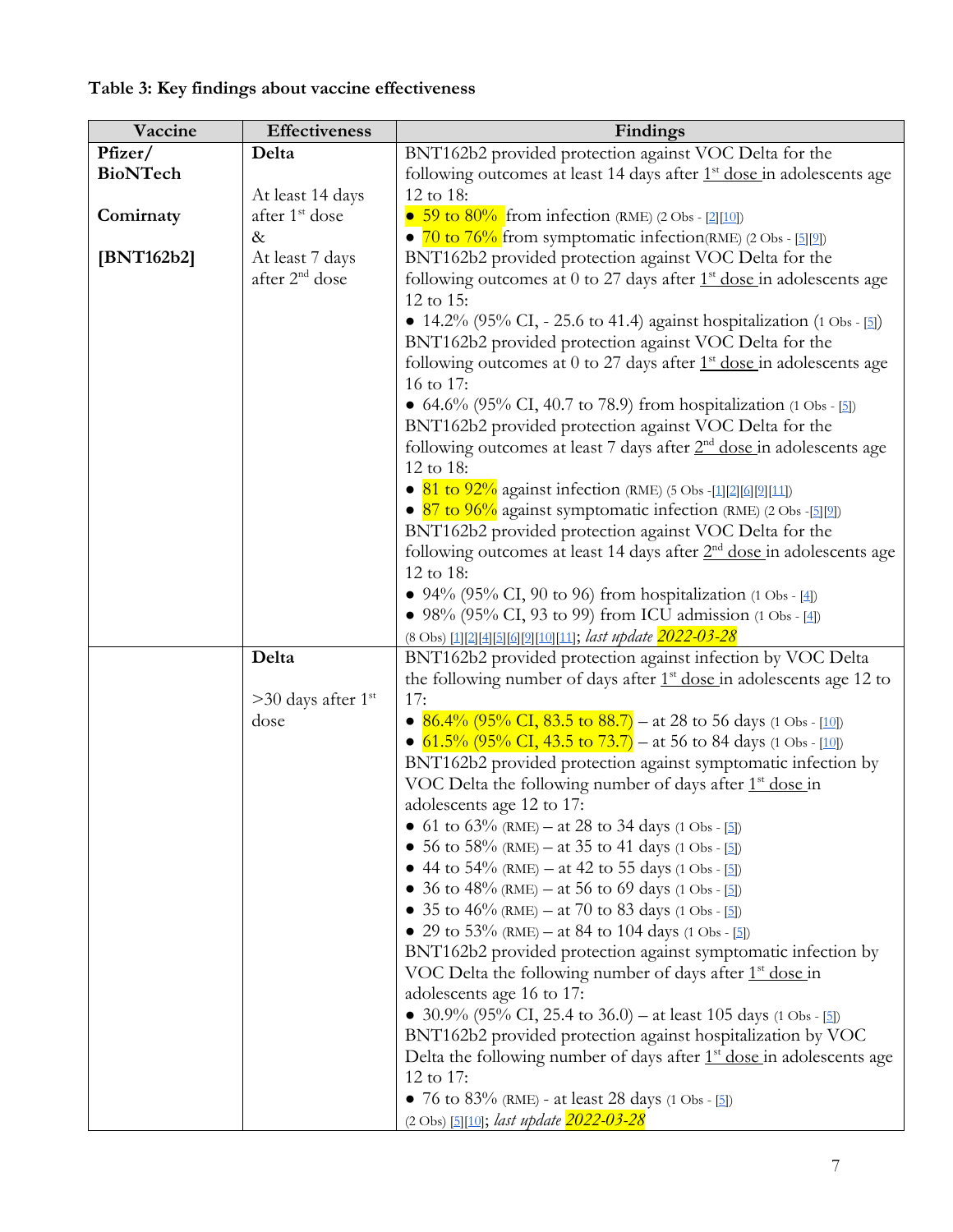| Delta                            | BNT162b2 provided protection against infection by VOC Delta for                   |
|----------------------------------|-----------------------------------------------------------------------------------|
|                                  | the following number of days after $2nd$ dose in adolescents age 12 to            |
| $>30$ days after $2nd$           | 18:                                                                               |
| dose                             | • $90\%$ (95% CI, 67 to 97) - at 35 to 56 days (1 Obs - [2])                      |
|                                  | • $95\%$ (95% CI, 79 to 99) - at 79 to 99 (1 Obs - [2])                           |
|                                  | • $83\%$ (95% CI, 34 to 95) - at 34 to 95 days (1 Obs - [2])                      |
|                                  | BNT162b2 provided protection against infection by VOC Delta for                   |
|                                  | the following number of days after $2nd$ dose in adolescents age 12 to            |
|                                  | 15:                                                                               |
|                                  |                                                                                   |
|                                  | • $87\%$ (95% CI, 49 to 97) - at 14 to 149 days (1 Obs - [11])                    |
|                                  | BNT162b2 provided protection against MIS-C by VOC Delta the                       |
|                                  | following number of days after $2nd$ dose in adolescents age 12 to 18:            |
|                                  | • 91% (95% CI, 78 to 97) - at least 28 days, Median 84 days (IQR                  |
|                                  | $51-122$ ) (1 Obs - [7])                                                          |
|                                  | BNT162b2 provided protection against symptomatic infection by                     |
|                                  | VOC Delta for the following number of days after $2nd$ dose in                    |
|                                  | adolescents age 16 to 17:                                                         |
|                                  | • 91.5% (95% CI, 89.9 to 93.0) - at 35 to 69 days (1 Obs - [5])                   |
|                                  | • 83.7% (95% CI, 72.0 to 90.5) - at least 70 days (1 Obs - [5])                   |
|                                  | BNT162b2 provided protection against symptomatic infection by                     |
|                                  | VOC Delta for the following number of days after $2nd$ dose in                    |
|                                  | adolescents age 12 to 17:                                                         |
|                                  | • 85 to 92% (RME) - at 14 to 149 days (1 Obs - [8])                               |
| Omicron                          | (5 Obs) [5][7][8][9][11]; last update 2022-03-28                                  |
|                                  |                                                                                   |
|                                  | BNT162b2 provided protection against VOC Omicron for the                          |
|                                  | following outcomes at least 14 days after 1 <sup>st</sup> dose in adolescents age |
| At least 14 days                 | 12 to 17:                                                                         |
| after 1 <sup>st</sup> dose       | • $53.7\%$ (95% CI, 43.3 to 62.2) from infection (1 Obs - [10])                   |
| $\&$                             | $\bullet$ 44 to 53% (RME) from symptomatic infection (1 Obs - [5])                |
| At least 7 days                  | BNT162b2 provided protection against VOC Omicron for the                          |
| after 2 <sup>nd</sup> dose       | following outcomes at least 14 days after 2 <sup>nd</sup> dose in adolescents age |
|                                  | 12 to 15:                                                                         |
|                                  | • $59\%$ (95% CI, 24 to 78) from infection (1 Obs -[11])                          |
|                                  | BNT162b2 provided protection against VOC Omicron for the                          |
|                                  | following outcomes at least 7 days after $2nd$ dose in adolescents age            |
|                                  | 12 to 17:                                                                         |
|                                  | • 71 to 83% from symptomatic infection (RME) $(1 \text{ Obs } -5)$                |
|                                  | (3 Obs) [5][10][11]; last update 2022-03-28                                       |
| Omicron                          | BNT162b2 provided protection against VOC Omicron for the                          |
|                                  | following outcomes at least 7 days after $3rd$ dose in adolescents age            |
| Any time frame                   | 16 to 17:                                                                         |
| after 3 <sup>rd</sup> dose       | • 81% (95% CI, 59 to 91) from symptomatic infection $(1 \text{ Obs} - [8])$       |
|                                  | $(1 \text{ Obs})$ [8]; <i>last update 2022-03-14</i>                              |
| Omicron                          | BNT162b2 provided protection against infection by VOC                             |
|                                  | Omicron the following number of days after $1st$ dose in adolescents              |
| $>30$ days after 1 <sup>st</sup> | age 12 to 17:                                                                     |
| dose                             | • $63.7\%$ (95% CI, 59 to 67.9) – at 56 to 84 days (1 Obs - [10])                 |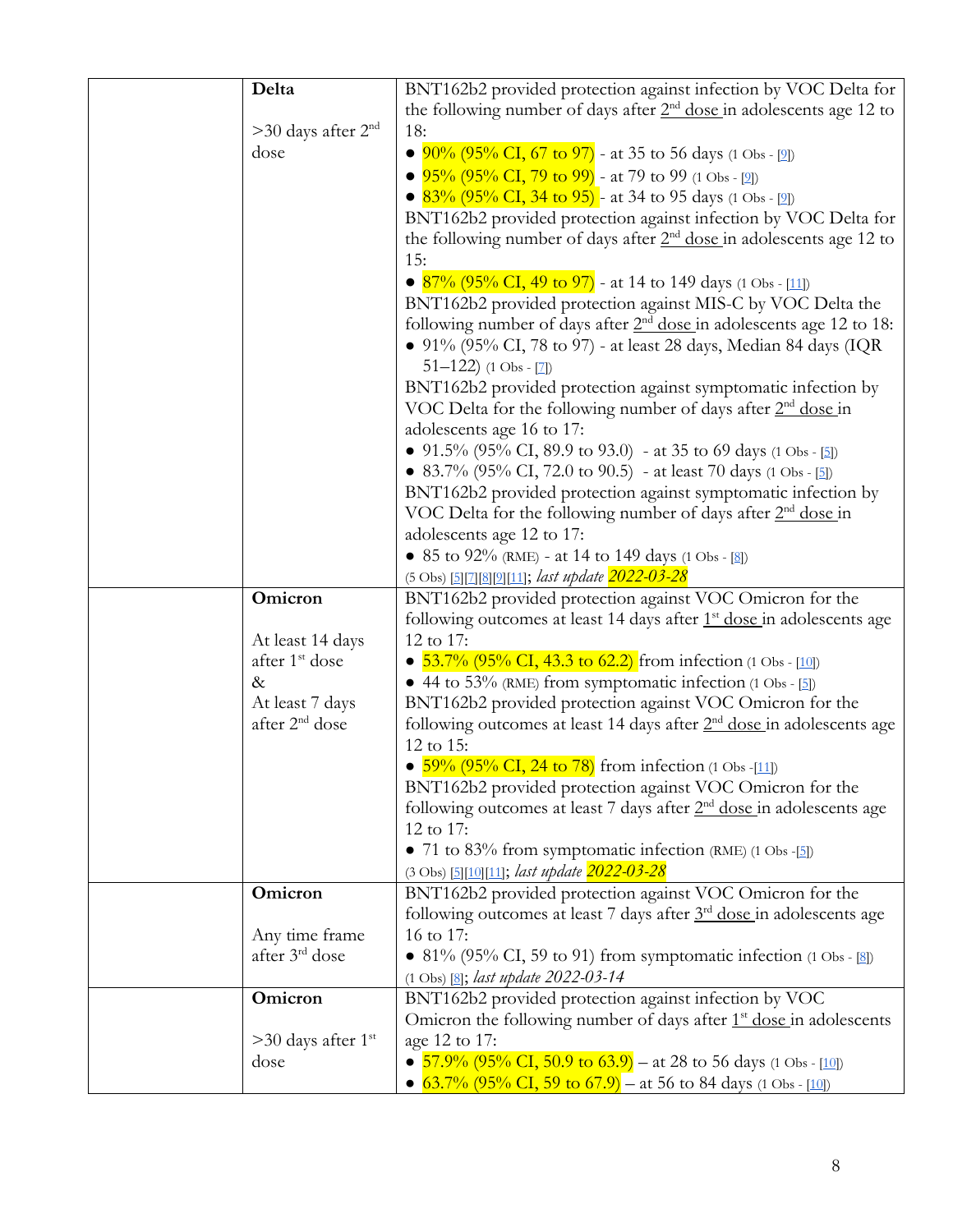|                        |                        | BNT162b2 provided protection against symptomatic infection by              |
|------------------------|------------------------|----------------------------------------------------------------------------|
|                        |                        | VOC Omicron the following number of days after $1st$ dose in               |
|                        |                        | adolescents age 12 to 17:                                                  |
|                        |                        | • 33 to 42% (RME) – at 28 to 34 days (1 Obs - [5])                         |
|                        |                        | • 36 to 49% (RME) – at 35 to 41 days (1 Obs - [5])                         |
|                        |                        | • 29 to 40% (RME) – at 42 to 55 days (1 Obs - [5])                         |
|                        |                        | • 23 to $27\%$ (RME) – at 56 to 69 days (1 Obs - [5])                      |
|                        |                        | • 16 to 27% (RME) – at 70 to 83 days (1 Obs - [5])                         |
|                        |                        | • 17 to 26% (RME) – at least 84 days (1 Obs - [[5])                        |
|                        |                        | BNT162b2 provided protection against symptomatic infection by              |
|                        |                        | VOC Omicron the following number of days after $1st$ dose in               |
|                        |                        | adolescents age 16 to 17:                                                  |
|                        |                        | • 12.5% (95% CI, 6.9 to 17.8) – at least 105 days (1 Obs - [5])            |
|                        |                        | (2 Obs) [5][10]; last update 2022-03-28                                    |
|                        | Omicron                | BNT162b2 provided protection against infection by VOC                      |
|                        |                        | Omicron for the following number of days after 2 <sup>nd</sup> dose in     |
|                        | $>30$ days after $2nd$ | children age 5 to 11:                                                      |
|                        | dose                   | • $31\%$ (95% CI, 9 to 48) - at 14 to 82 days (1 Obs - [11])               |
|                        |                        | BNT162b2 provided protection against infection by VOC                      |
|                        |                        | Omicron for the following number of days after $2nd$ dose in               |
|                        |                        | adolescents age 12 to 15:                                                  |
|                        |                        | • $59\%$ (95% CI, 22 to 79) - at 14 to 149 days (1 Obs - [11])             |
|                        |                        | BNT162b2 provided protection against symptomatic infection                 |
|                        |                        | from VOC Omicron for the following number of days after $2nd$              |
|                        |                        | dose in adolescents age 16 to 17:                                          |
|                        |                        | • 49.5% (95% CI, 45.7 to 53) - at 35 - 69 days (1 Obs - [5])               |
|                        |                        | • 22.6% (95% CI, 14.5 to 29.9) - at least 70 days (1 Obs - [5])            |
|                        |                        | BNT162b2 provided protection against symptomatic infection by              |
|                        |                        | VOC Omicron for the following number of days after $2nd$ dose in           |
|                        |                        | children age 5 to 11:                                                      |
|                        |                        | • $51\%$ (95% CI, 30 to 65) - at 14 to 67 days (1 Obs - [8])               |
|                        |                        | BNT162b2 provided protection against symptomatic infection by              |
|                        |                        | VOC Omicron for the following number of days after 2 <sup>nd</sup> dose in |
|                        |                        | adolescents age 12 to 17:                                                  |
|                        |                        | • 34 to 45% (RME) - at 14 to 149 days (1 Obs - [8])                        |
|                        |                        | (3 Obs) [5] [8] [11]; last update 2022-03-28                               |
| Moderna                | <b>VOC</b>             | • No data                                                                  |
|                        |                        |                                                                            |
| Spikevax               |                        |                                                                            |
|                        |                        |                                                                            |
| $[mRNA-1723]$          |                        |                                                                            |
| <b>AstraZeneca</b>     | <b>VOC</b>             | · No data                                                                  |
|                        |                        |                                                                            |
| [ChAd0x1]              |                        |                                                                            |
|                        |                        |                                                                            |
| Vaxzevria              |                        |                                                                            |
|                        |                        |                                                                            |
| <b>Serum Institute</b> |                        |                                                                            |
| of India               |                        |                                                                            |
| [Covishield]*          |                        |                                                                            |
|                        |                        |                                                                            |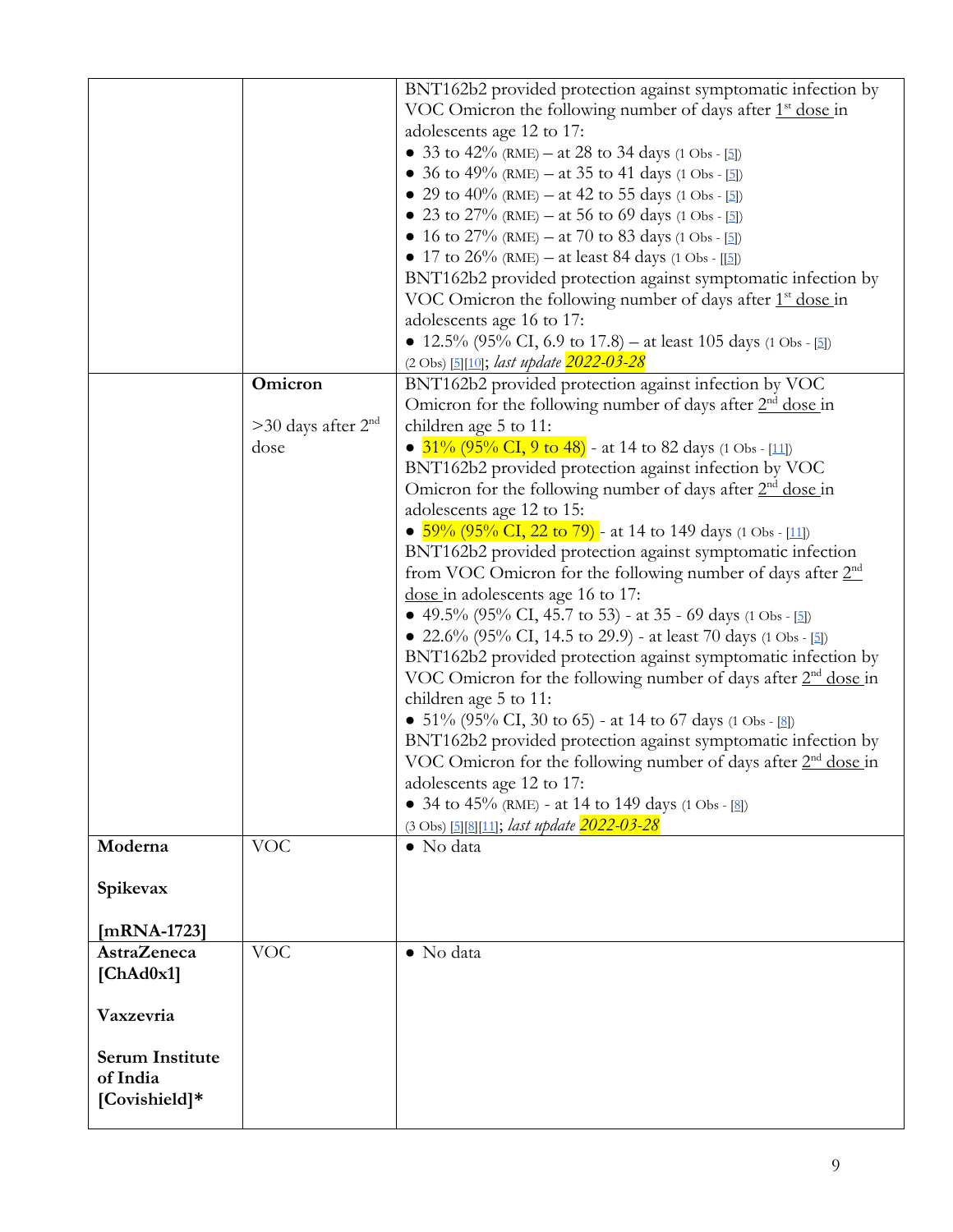| Johnson &              | <b>VOC</b>                 | • No data                                                                              |
|------------------------|----------------------------|----------------------------------------------------------------------------------------|
| <b>Johnson</b>         |                            |                                                                                        |
| $[AD26.COV2.S]*$       |                            |                                                                                        |
| Sinovac                | Omicron                    | CoronaVac provided protection against VOC Omicron for the                              |
| [CoronaVac]            |                            | following outcomes at least 14 days after 2 <sup>nd</sup> dose in children age 3       |
|                        | At least 14 days           | to $5:$                                                                                |
|                        | after 1 <sup>st</sup> dose | • $38.2\%$ $(95\% \text{ CI}, 36.5 \text{ to } 39.9)$ from infection-(1 Obs - [12])    |
|                        | $\&$                       | • 64.6% $(95\% \text{ CI}, 49.6 \text{ to } 75.2)$ from hospitalization-(1 Obs - [12]) |
|                        | At least 7 days            | • $69\%$ $(95\% \text{ CI}, 18.6 \text{ to } 88.2)$ from ICU admission-(1 Obs - [12])  |
|                        | after 2 <sup>nd</sup> dose | (1 Obs) [12]; last update 2022-03-28                                                   |
| Sinopharm              | <b>VOC</b>                 | · No data                                                                              |
| (Wuhan)                |                            |                                                                                        |
| $[WIV04]*$             |                            |                                                                                        |
|                        |                            |                                                                                        |
| Sinopharm              |                            |                                                                                        |
| (Beijing)              |                            |                                                                                        |
| [HBO2]                 |                            |                                                                                        |
| [BBIBP-CorV]*          |                            |                                                                                        |
| <b>Novavax</b>         | <b>VOC</b>                 | • No data                                                                              |
| [NVX-                  |                            |                                                                                        |
| $CoV2373]*$            |                            |                                                                                        |
| <b>FBRI</b>            | <b>VOC</b>                 | • No data                                                                              |
| [EpiVacCorona]         |                            |                                                                                        |
| *                      |                            |                                                                                        |
| <b>Bharat Biotech</b>  | <b>VOC</b>                 | • No data                                                                              |
| [Covaxin]              |                            |                                                                                        |
| $[BBV152]*$            |                            |                                                                                        |
| Gamaleya               | <b>VOC</b>                 | • No data                                                                              |
| [Sputnik V]            |                            |                                                                                        |
| [Gam-COVID-            |                            |                                                                                        |
| $\rm Vac$ <sup>*</sup> |                            |                                                                                        |

| <b>Studies Covering Time Frame for More than One VOC</b> |                                                                               |                                                                   |  |
|----------------------------------------------------------|-------------------------------------------------------------------------------|-------------------------------------------------------------------|--|
| Vaccine                                                  | <b>Effectiveness</b>                                                          | Findings                                                          |  |
| Pfizer/                                                  | Overall                                                                       | BNT162b2 provided protection for the following outcomes at least  |  |
| BioNTech                                                 |                                                                               | 14 days after 1 <sup>st</sup> dose in adolescents age 12 to 15:   |  |
|                                                          |                                                                               | • $67\%$ (95% CI, 50 to 78) from infection (1 Obs - [3])          |  |
| Comirnaty                                                |                                                                               | • $100\%$ (95% CI, 100 to 100) from hospitalization (1 Obs - [3]) |  |
|                                                          |                                                                               | BNT162b2 provided protection for the following outcomes at least  |  |
| [BNT162b2]                                               |                                                                               | 7 days after $2nd$ dose in adolescents age 12 to 15:              |  |
|                                                          |                                                                               | • 91% (95% CI, 88 to 93) from infection (1 Obs - [3])             |  |
|                                                          |                                                                               | • 81% (95% CI, -55 to 98) from hospitalization (1 Obs - [3])      |  |
|                                                          | $(1 \text{ Obs})$ $[3]$ ; <i>last update 2021-12-13</i>                       |                                                                   |  |
|                                                          | Delta to                                                                      | BNT162b2 provided protection against hospitalization by VOC       |  |
|                                                          | Delta to Omicron for the following number of days after $2nd$ dose<br>Omicron |                                                                   |  |
|                                                          |                                                                               | in children age 5 to 11:                                          |  |
|                                                          | $>30$ days after $2nd$                                                        | • 74% (95% CI, -35 to 95) - at 14 to 67 days (1 Obs - [8])        |  |
|                                                          | dose                                                                          |                                                                   |  |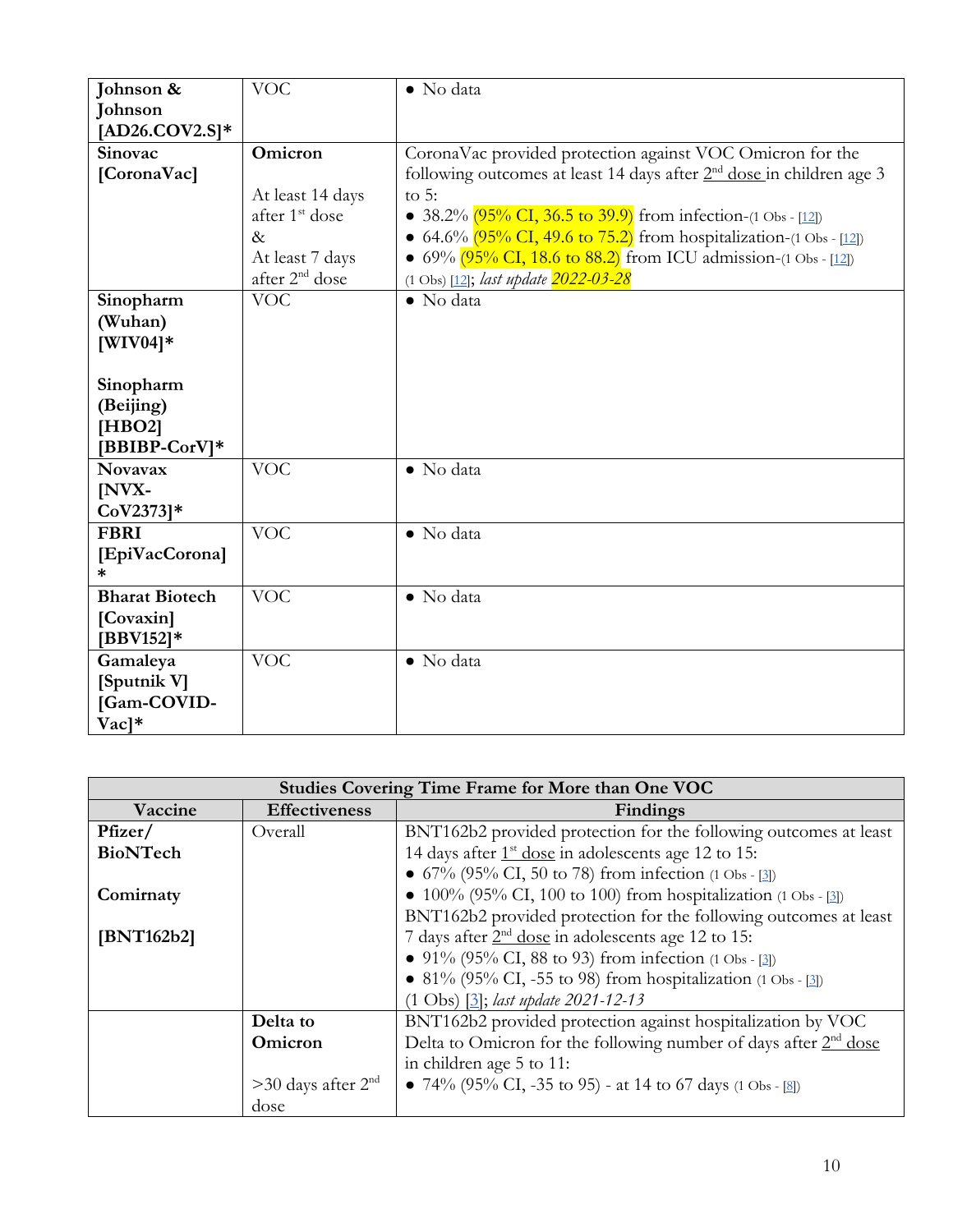|                            | BNT162b2 provided protection against hospitalization by VOC                      |  |
|----------------------------|----------------------------------------------------------------------------------|--|
|                            | Delta to Omicron for the following number of days after 2 <sup>nd</sup> dose     |  |
|                            | in adolescents age 12 to 17:                                                     |  |
|                            | • 92 to 94% (RME) - at 14 to 149 days (1 Obs - [8])                              |  |
|                            | BNT162b2 provided protection against symptomatic infection by                    |  |
|                            | VOC Delta to Omicron for the following number of days after 2 <sup>nd</sup>      |  |
|                            | dose in children age 5 to 11:                                                    |  |
|                            | • 46% (95% CI, 24 to 61) - at 14 to 67 days (1 Obs - [8])                        |  |
|                            | BNT162b2 provided protection against symptomatic infection by                    |  |
|                            | VOC Delta to Omicron for the following number of days after 2 <sup>nd</sup>      |  |
|                            | dose in adolescents age 12 to 17:                                                |  |
|                            | • 76 to 83% (RME) - at 14 to 149 days (1 Obs - [8])                              |  |
|                            | $(1 \text{ Obs})$ $[8]$ ; <i>last update 2022-03-14</i>                          |  |
| Delta to                   | BNT162b2 provided protection against VOC Delta to Omicron for                    |  |
| Omicron                    | the following outcomes at least 7 days after 3 <sup>rd</sup> dose in adolescents |  |
|                            | age 16 to 17:                                                                    |  |
| Any time frame             | • 86% (95% CI, 73 to 93) from symptomatic infection $(1 \text{ Obs} - 18)$       |  |
| after 3 <sup>rd</sup> dose | $(1 \text{ Obs})$ $[8]$ ; last update 2022-03-14                                 |  |

Links to references are provided in Appendix 1

Pan American Health Organization/World Health Organization. Pharmacovigilance for COVID-19 Vaccines. [https://covid-19pharmacovigilance.paho.org](https://covid-19pharmacovigilance.paho.org/)

**\***As of the date of publication, these vaccines have not been approved for the population of children and adolescents.

Flórez ID[1,](#page-10-0)[2](#page-10-1), Velásquez-Salazar P1, Martínez JC1, Linkins L3, Abdelkader W3, Iorio A[3](#page-10-2), Lavis J3, Patiño-Lugo DF1. COVID-19 living evidence synthesis #8 (version 8): What is the effectiveness of available COVID-19 vaccines in children and adolescents in general and specifically for variants of concern? Evidence and Deliberation Unit for Decision Making (UNED), University of Antioquia & Health Information Research Unit (HIRU), McMaster University, 28 March 2022.

To help Canadian decision-makers as they respond to unprecedented challenges related to the COVID-19 pandemic, COVID-END in Canada is preparing rapid evidence responses like this one. The development and continued updating of this living evidence synthesis has been funded by the Canadian Institutes of Health Research (CIHR) and the Public Health Agency of Canada. The opinions, results, and conclusions are those of the team that prepared the living evidence synthesis, and independent of the Government of Canada, CIHR and the Public Health Agency of Canada. No endorsement by the Government of Canada, CIHR or Public Health Agency of Canada is intended or should be inferred.

 $\overline{a}$ 

<span id="page-10-0"></span><sup>1</sup> Faculty of Medicine, University of Antioquia, Colombia

<span id="page-10-1"></span><sup>2</sup> School of Rehabilitation Science, McMaster University, Canada

<span id="page-10-2"></span><sup>3</sup> Faculty of Health Sciences, McMaster University, Canada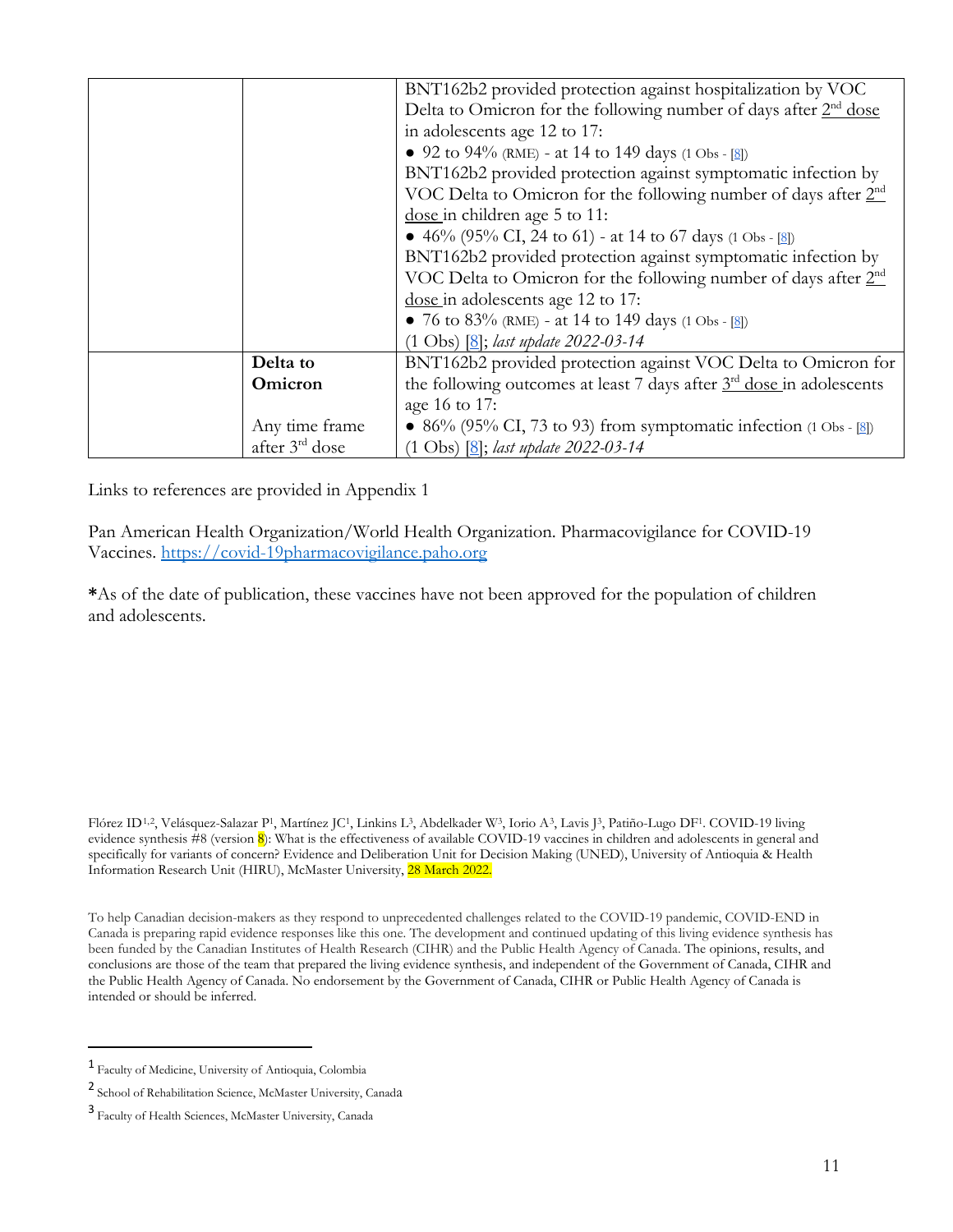# <span id="page-11-0"></span>**Appendix 1: Summary of Study Findings and Appraisals**

|                | Section 1: included studies |                                                                                                                                                                                                                                                                                                                                                                                                               |                         |                                                                                                                                                                                                                                                                                                                                                                                                                                                                                                                                                                                                             |  |  |
|----------------|-----------------------------|---------------------------------------------------------------------------------------------------------------------------------------------------------------------------------------------------------------------------------------------------------------------------------------------------------------------------------------------------------------------------------------------------------------|-------------------------|-------------------------------------------------------------------------------------------------------------------------------------------------------------------------------------------------------------------------------------------------------------------------------------------------------------------------------------------------------------------------------------------------------------------------------------------------------------------------------------------------------------------------------------------------------------------------------------------------------------|--|--|
| Ref            | Author                      | <b>Bottom</b> line                                                                                                                                                                                                                                                                                                                                                                                            | <b>ROBINS-</b><br>$I^*$ | Design, Notes                                                                                                                                                                                                                                                                                                                                                                                                                                                                                                                                                                                               |  |  |
|                |                             | *Note: ROBINS-I score risk of bias: Low risk of bias indicates high quality                                                                                                                                                                                                                                                                                                                                   |                         |                                                                                                                                                                                                                                                                                                                                                                                                                                                                                                                                                                                                             |  |  |
| 1              | Glatman-<br>Freedman        | BNT162b2 showed VE 91.5% (95% CI,<br>88.2 to 93.9) against infection at least 8<br>days after 2 <sup>nd</sup> dose in adolescents age 12<br>to 15 years. There were no deaths in<br>either group.                                                                                                                                                                                                             | Serious                 | Population cohort in Israel of<br>adolescents age 12 to 15 years;<br>2,034,591 vaccinated person-<br>days and 13,623,714<br>unvaccinated person-days; time<br>and setting for VOC Delta<br>Included in LES 8.1                                                                                                                                                                                                                                                                                                                                                                                              |  |  |
| $\overline{2}$ | Reis                        | BNT162b2 showed VE 59% (95% CI, 52<br>to 65) against infection 14 to 20 days<br>after 1 <sup>st</sup> dose in adolescents age 12 to 18.<br>BNT162b2 showed VE 90% (95% CI, 88<br>to 92) against infection 7 to 21 days after<br>$2nd$ dose in adolescents age 12 to 18.                                                                                                                                       | Moderate                | Case-control study in Israel;<br>94,354 vaccinated matched to<br>94,354 unvaccinated adolescents<br>age 12 to 18; time and setting<br>for VOC Delta<br>Included in LES 8.1                                                                                                                                                                                                                                                                                                                                                                                                                                  |  |  |
| 3              | Tartof                      | BNT162b2 showed VE 67% (95% CI, 50<br>to 78) against infection and VE 100%<br>(95% CI, 100 to 100) against<br>hospitalization at least +14 days after $1st$<br>dose in adolescents age 12 to 15 years.<br>BNT162b2 showed VE 91% (95% CI, 88<br>to 93) against infection and VE 81%<br>(95% CI, -55 to 98) against<br>hospitalization at least +7 days after $2nd$<br>dose in adolescents age 12 to 15 years. | Moderate                | Retrospective Cohort in USA of<br>3,436,957 Kaiser Permanente<br>Southern California (KPSC)<br>healthcare system members ≥12<br>years of age between Dec 14,<br>$2020 - Aug 8, 2021.$ The cohort<br>included 122,779 adolescents<br>age 12 to 15 years.<br>The primary exposure was being<br>fully vaccinated, defined as<br>receiving 2 doses of BNT162b2<br>with $\geq$ 7 days after the second<br>dose.<br>Over the study period, 28.4% of<br>9,147 specimens sent for whole<br>genome sequencing (WGS) and<br>viral lineage designation were<br>Delta.<br>Included in LES 8.1<br>last update 2022-01-04 |  |  |
| $\overline{4}$ | Olson                       | BNT162b2 showed VE 94% (95% CI, 90<br>to 96) against hospitalization at least $+14$<br>days after $2nd$ dose in adolescents age 12<br>to 18 years.<br>BNT162b2 showed VE 95% (95% CI, 88<br>to 97) in adolescents age 12 to 15 years<br>and VE 94% (95% CI, 88 to 97) in                                                                                                                                      | Moderate                | Test-negative study in U.S of<br>adolescents age 12 to 18 years<br>between Jun 1-Oct 25, 2021;<br>299 fully vaccinated (receipt of 2<br>doses of BNT162b2 vaccine,<br>with the second dose<br>administered $\geq$ 14 days before<br>illness onset), 55 partially                                                                                                                                                                                                                                                                                                                                            |  |  |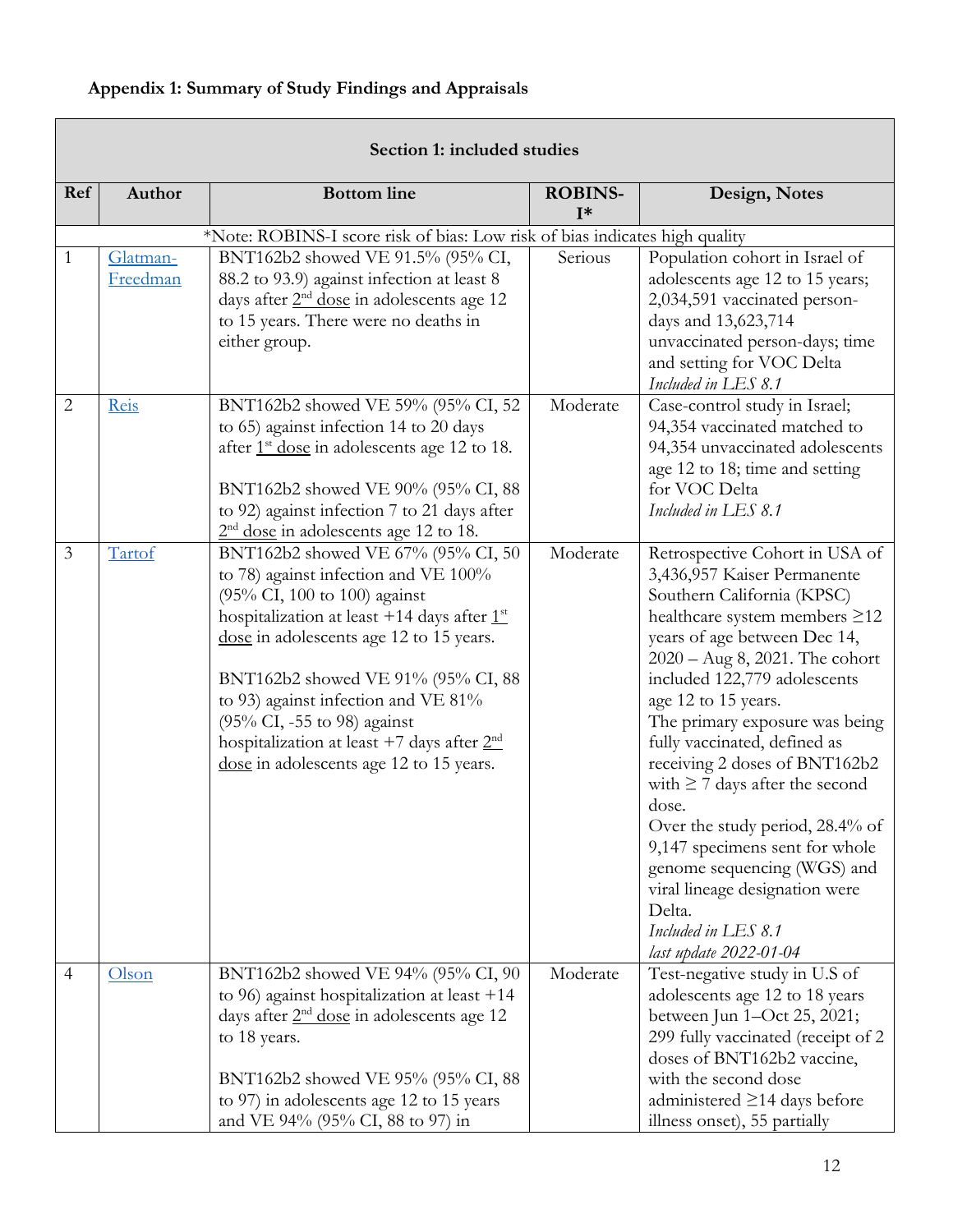|             |        | adolescents age 16 to 18 years against<br>hospitalization at least +14 days after $2nd$<br><u>dose.</u><br>BNT162b2 showed VE 98% (95% CI, 93<br>to 99) against ICU admission at least $+14$<br>days after $2nd$ dose in adolescents age 12<br>to 18 years.                                                                                                                                                                                                                                                                                                                                                                                                                                                                                                                                                                                                                                                                                                                                                                                                                                                                                                                                                                                                                                                                                                                                                                                                                                                                                             |          | vaccinated (had received only<br>one dose of vaccine or who had<br>received a second dose less than<br>14 days before illness onset) and<br>868 unvaccinated (no receipt of<br>any COVID-19 vaccine before<br>illness onset), time and setting<br>for VOC Delta.<br>Included in LES 8.2<br>last update in LES 8.3                                                                                                                                                                                                                                                                                                                                                                                                                                                                                                                      |
|-------------|--------|---------------------------------------------------------------------------------------------------------------------------------------------------------------------------------------------------------------------------------------------------------------------------------------------------------------------------------------------------------------------------------------------------------------------------------------------------------------------------------------------------------------------------------------------------------------------------------------------------------------------------------------------------------------------------------------------------------------------------------------------------------------------------------------------------------------------------------------------------------------------------------------------------------------------------------------------------------------------------------------------------------------------------------------------------------------------------------------------------------------------------------------------------------------------------------------------------------------------------------------------------------------------------------------------------------------------------------------------------------------------------------------------------------------------------------------------------------------------------------------------------------------------------------------------------------|----------|----------------------------------------------------------------------------------------------------------------------------------------------------------------------------------------------------------------------------------------------------------------------------------------------------------------------------------------------------------------------------------------------------------------------------------------------------------------------------------------------------------------------------------------------------------------------------------------------------------------------------------------------------------------------------------------------------------------------------------------------------------------------------------------------------------------------------------------|
| $\mathsf S$ | Powell | BNT162b2 showed after 1 <sup>st</sup> dose VE<br>74.5% (95% CI, 73.2 to 75.6) at 14-20<br>days, VE 63.4% (95% CI, 61.7 to 65.1) at<br>28-34 days, VE 47.5% (95% CI, 44.9 to<br>49.9) at 56-69 days, and VE 53.1% (95%<br>CI, 41.6 to 62.4) at least 84 days, in<br>adolescents age 12 to 15 years against<br>infection. (VOC Delta)<br>BNT162b2 showed after 1 <sup>st</sup> dose VE<br>49.6% (95% CI, 43.9 to 54.8) at 14-20<br>days, VE 42.1% (95% CI, 36.7 to 46.9) at<br>28-34 days, VE 22.5% (95% CI, 19.1 to<br>25.8) at 56-69 days, and VE 17.2% (95%<br>CI, 12.0 to 22.1) at least 84 days, in<br>adolescents age 12 to 15 years against<br>infection. (VOC Omicron)<br>BNT162b2 showed after 1 <sup>st</sup> dose VE<br>75.9% (95% CI, 74.3 to 77.3) at 14-20<br>days, VE 60.6% (95% CI, 58.1 to 62.9) at<br>28-34 days, VE 36.3% (95% CI, 33.1 to<br>39.3) at 56-69 days, VE 29.3% (95% CI,<br>25.9 to 32.6) at 84-104 days, and VE<br>30.9% (95% CI, 25.4 to 36.0) at least 105<br>days, in adolescents age 16 to 17 years<br>against infection. (VOC Delta)<br>$BNT162b2$ showed after $1st$ dose VE<br>51.4% (95% CI, 42.7 to 58.8) at 14-20<br>days, VE 33% (95% CI, 18.6 to 44.9) at<br>28-34 days, VE 26.6% (95% CI, 17.4 to<br>34.8) at 56-69 days, VE 20.5% (95% CI,<br>13.0 to 27.3) at 84-104 days, and VE<br>12.5% (95% CI, 6.9 to 17.8) at least 105<br>days, in adolescents age 16 to 17 years<br>against infection. (VOC Omicron)<br>BNT162b2 showed after 2 <sup>nd</sup> dose VE<br>93.2% (95% CI, 81.5 to 97.5) at 7-13 days | Moderate | Test-negative case-control<br>design in England of<br>adolescents age 12-17 years<br>from week 37, 2021 onwards;<br>there were 617,259 eligible tests<br>for 12-15-year-olds and 225,670<br>for 16-17-year-olds.<br>Symptomatic 12-15-year-olds<br>and 16-17-year-olds with PCR-<br>confirmed SARS-COV-2<br>infection was compared with<br>vaccination status in<br>symptomatic adolescents in the<br>same age-groups who had a<br>negative SARS-COV-2 PCR<br>test.<br>All cases prior to week 48 were<br>defined as Delta, unless S gene<br>target failure (SGTF),<br>genotyping or sequencing<br>information confirmed<br>otherwise. Tests were defined as<br>Omicron from week 48<br>onwards using SGTF,<br>genotyping or sequencing<br>information.<br>Included in LES 8.2<br>Updated in LES 8.6<br>Link Updated in <b>LES 8.8</b> |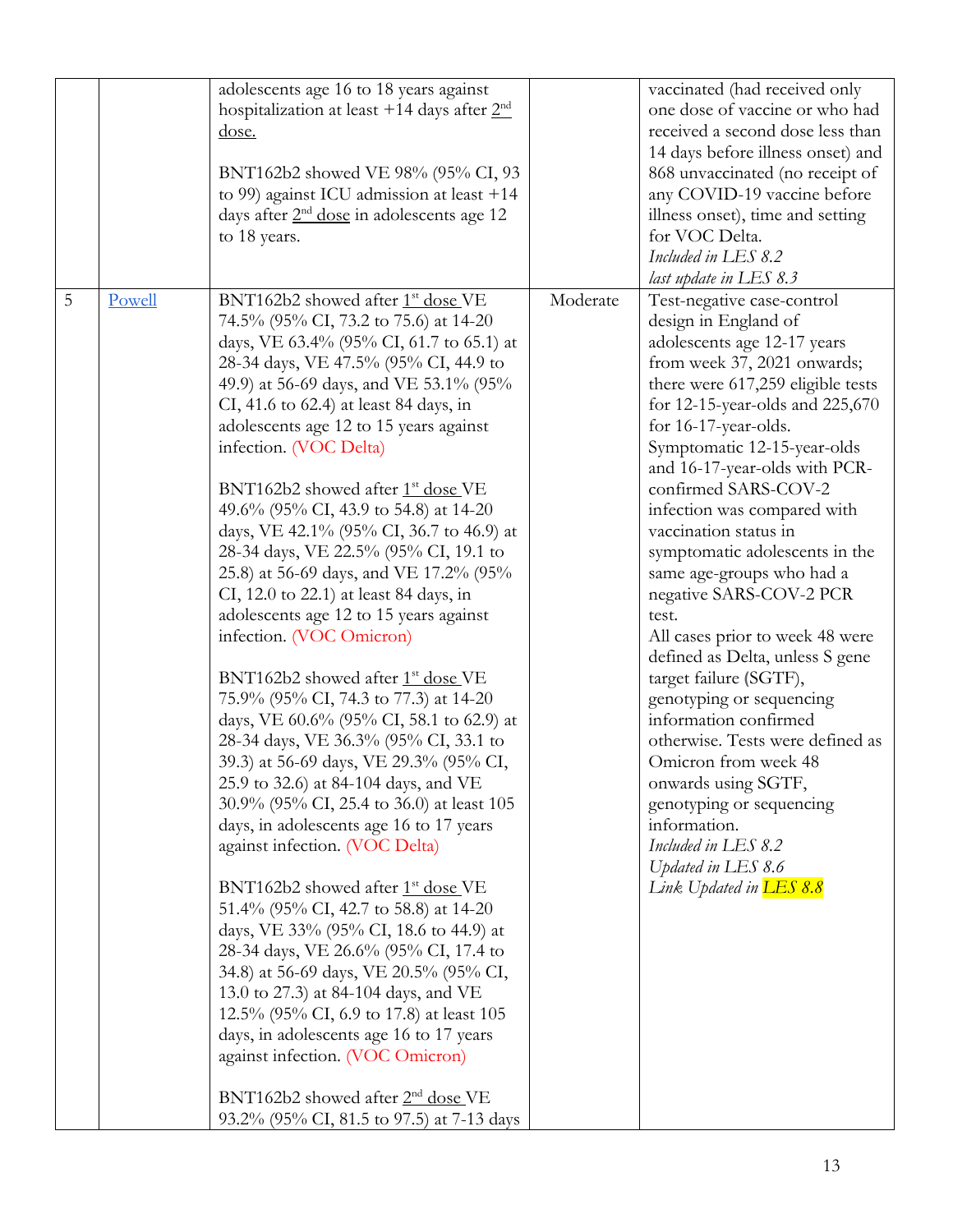|   |         | and VE 87.2% (95% CI, 73.7 to 93.8) at                                               |          |                                 |
|---|---------|--------------------------------------------------------------------------------------|----------|---------------------------------|
|   |         | least 14 days in adolescents age 12 to 15                                            |          |                                 |
|   |         | years against infection. (VOC Delta)                                                 |          |                                 |
|   |         | BNT162b2 showed after $2nd$ dose VE                                                  |          |                                 |
|   |         | 83.1% (95% CI, 78.2 to 86.9) at 7-13 days                                            |          |                                 |
|   |         | and VE 73% (95% CI, 66.4 to 78.3) at                                                 |          |                                 |
|   |         | least 14 days in adolescents age 12 to 15                                            |          |                                 |
|   |         | years against infection. (VOC Omicron)                                               |          |                                 |
|   |         |                                                                                      |          |                                 |
|   |         | BNT162b2 showed after 2 <sup>nd</sup> dose VE                                        |          |                                 |
|   |         | 93.1% (95% CI, 91.6 to 94.4) at 7-13                                                 |          |                                 |
|   |         | days, VE 96.1% (95% CI, 95.2 to 96.8) at                                             |          |                                 |
|   |         | 14-34 days, VE 91.5% (95% CI, 89.9 to                                                |          |                                 |
|   |         | 93.0) at 35-69 days, and VE 83.7% (95%                                               |          |                                 |
|   |         | CI, 72.0 to 90.5) at least 70 days in                                                |          |                                 |
|   |         | adolescents age 16 to 17 years against<br>infection. (VOC Delta)                     |          |                                 |
|   |         |                                                                                      |          |                                 |
|   |         | BNT162b2 showed after 2 <sup>nd</sup> dose VE                                        |          |                                 |
|   |         | 76.1% (95% CI, 73.4 to 78.6) at 7-13                                                 |          |                                 |
|   |         | days, VE 71.3% (95% CI, 69.3 to 73.1) at                                             |          |                                 |
|   |         | 14-34 days, VE 49.5% (95% CI, 45.7 to                                                |          |                                 |
|   |         | 53.0) at 35-69 days, and VE 22.6% (95%                                               |          |                                 |
|   |         | CI, 14.5 to 29.9) at least 70 days in                                                |          |                                 |
|   |         | adolescents age 16 to 17 years against                                               |          |                                 |
|   |         | infection. (VOC Omicron)                                                             |          |                                 |
|   |         | BNT162b2 showed after 1 <sup>st</sup> dose VE                                        |          |                                 |
|   |         | 14.2% (95% CI, -25.6 to 41.4) at 0-27                                                |          |                                 |
|   |         | days, and VE 83.4% (95% CI, 54.0 to                                                  |          |                                 |
|   |         | 94.0) at least 28 days in adolescents age                                            |          |                                 |
|   |         | 12 to 15 years against hospitalization.                                              |          |                                 |
|   |         | (VOC Delta)                                                                          |          |                                 |
|   |         |                                                                                      |          |                                 |
|   |         | BNT162b2 showed after 1 <sup>st</sup> dose VE                                        |          |                                 |
|   |         | 64.6% (95% CI, 40.7 to 78.9) at 0-27                                                 |          |                                 |
|   |         | days, and VE 76.3% (95% CI, 61.1 to                                                  |          |                                 |
|   |         | 85.6) at least 28 days in adolescents age<br>16 to 18 years against hospitalization. |          |                                 |
|   |         | (VOC Delta)                                                                          |          |                                 |
| 6 | Lutrick | BNT162b2 showed VE 92% (95% CI, 79)                                                  | Moderate | Prospective cohort in Arizona,  |
|   |         | to 97) against infection at least $+14$ days                                         |          | of 243 adolescents aged 12-17   |
|   |         | after $2nd$ dose in adolescents age 12 to 17                                         |          | years between Jul 25 - Dec 4,   |
|   |         | years.                                                                               |          | 2021; 21,693 vaccinated person- |
|   |         |                                                                                      |          | days and 4,288 unvaccinated     |
|   |         |                                                                                      |          | person-days; time and setting   |
|   |         |                                                                                      |          | for VOC Delta.                  |
|   |         |                                                                                      |          | Included in LES 8.3             |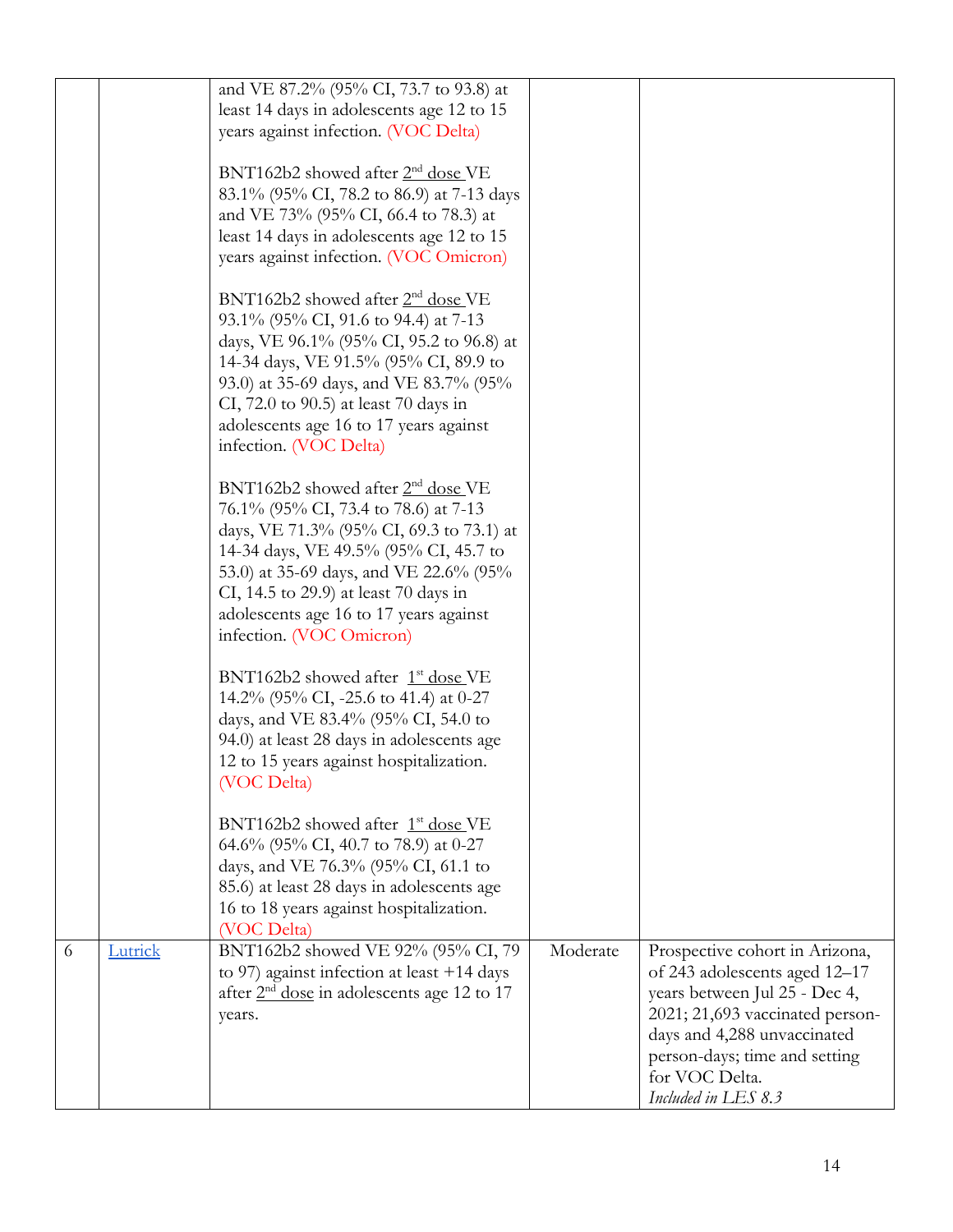| 7 | Zambrano | BNT162b2 showed VE 91% (95% CI, 78<br>to 97) against MIS-C at least +28 days<br>after $2nd$ dose in adolescents age 12 to 18<br>years.                                                                                                                                                                                                                                                                                                                                                                                                                                                                                                                                                                                                                                                                                                                                                                                                                                                                                                                                                                                 | Moderate | Test-negative case-control<br>design in 24 pediatric hospitals<br>in 20 states of U.S among<br>hospitalized patients aged 12-18<br>years between Jul 1-Dec 9,<br>2021; 283 participants; VE was<br>assessed by comparing the odds<br>of antecedent vaccination in 102<br>patients with MIS-C (case<br>patients) and 181 patients in two<br>groups of hospitalized controls<br>(test-negative and syndrome-<br>negative) matched to case-<br>patients; time and setting for                                                                                                                                            |
|---|----------|------------------------------------------------------------------------------------------------------------------------------------------------------------------------------------------------------------------------------------------------------------------------------------------------------------------------------------------------------------------------------------------------------------------------------------------------------------------------------------------------------------------------------------------------------------------------------------------------------------------------------------------------------------------------------------------------------------------------------------------------------------------------------------------------------------------------------------------------------------------------------------------------------------------------------------------------------------------------------------------------------------------------------------------------------------------------------------------------------------------------|----------|-----------------------------------------------------------------------------------------------------------------------------------------------------------------------------------------------------------------------------------------------------------------------------------------------------------------------------------------------------------------------------------------------------------------------------------------------------------------------------------------------------------------------------------------------------------------------------------------------------------------------|
|   |          |                                                                                                                                                                                                                                                                                                                                                                                                                                                                                                                                                                                                                                                                                                                                                                                                                                                                                                                                                                                                                                                                                                                        |          | VOC Delta.<br>Included in LES 8.3                                                                                                                                                                                                                                                                                                                                                                                                                                                                                                                                                                                     |
| 8 | Klein    | BNT162b2 showed after 2 <sup>nd</sup> dose VE<br>74% (95% CI, -35 to 95) at 14-67 days, in<br>children age 5 to 11 years against<br>hospitalization. (VOC Delta to Omicron)<br>BNT162b2 showed after 2 <sup>nd</sup> dose VE<br>92% (95% CI, 79 to 97) at 14-149 days,<br>in adolescents age 12 to 15 years against<br>hospitalization. (VOC Delta to Omicron)<br>BNT162b2 showed after 2 <sup>nd</sup> dose VE<br>94% (95% CI, 87 to 97) at 14-149 days,<br>in adolescents age 16 to 17 years against<br>hospitalization. (VOC Delta to Omicron)<br>BNT162b2 showed after $2nd$ dose VE<br>46% (95% CI, 24 to 61) at 14-67 days, in<br>children age 5 to 11 years against<br>symptomatic infection. (VOC Delta to<br>Omicron)<br>BNT162b2 showed after 2 <sup>nd</sup> dose VE<br>83% (95% CI, 80 to 85) at 14-149 days,<br>in adolescents age 12 to 15 years against<br>symptomatic infection. (VOC Delta to<br>Omicron)<br>BNT162b2 showed after 2 <sup>nd</sup> dose VE<br>76% (95% CI, 71 to 80) at 14-149 days,<br>in adolescents age 16 to 17 years against<br>symptomatic infection. (VOC Delta to<br>Omicron) | Serious  | Test-negative case-control<br>design in 10 states of the U.S<br>among 39,217 emergency<br>department (ED) and urgent<br>care (UC) encounters and 1,699<br>hospitalizations among persons<br>aged 5-17 years with COVID-<br>19-like illness during April 9,<br>2021-January 29, 2022. VE was<br>estimated comparing the odds<br>of a positive SARS-CoV-2 test<br>result between vaccinated<br>(received at least 2 doses $\geq$ 14<br>days earlier or 3 doses $\geq$ 7 days<br>earlier) and unvaccinated<br>(received no doses) patients;<br>time and setting for VOC Delta<br>and VOC Omicron.<br>Included in LES 8.7 |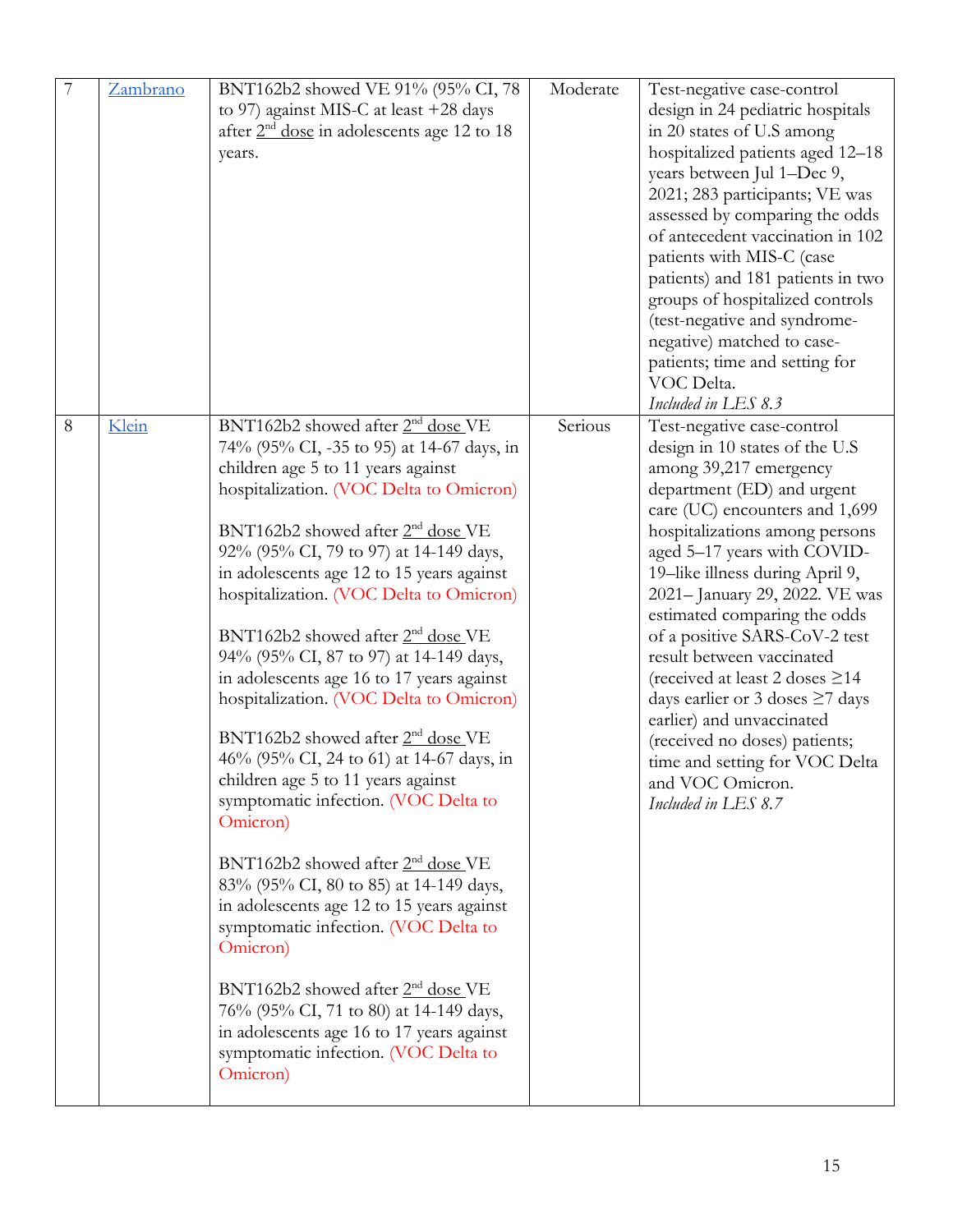|   |          | BNT162b2 showed after 3rd dose VE                                                         |          |                                                          |
|---|----------|-------------------------------------------------------------------------------------------|----------|----------------------------------------------------------|
|   |          | 86% (95% CI, 73 to 93) at least 7 days, in                                                |          |                                                          |
|   |          | adolescents age 16 to 17 years against<br>symptomatic infection. (VOC Delta to            |          |                                                          |
|   |          | Omicron)                                                                                  |          |                                                          |
|   |          |                                                                                           |          |                                                          |
|   |          | BNT162b2 showed after 2 <sup>nd</sup> dose VE                                             |          |                                                          |
|   |          | 92% (95% CI, 89 to 94) at 14-149 days,                                                    |          |                                                          |
|   |          | in adolescents age 12 to 15 years against                                                 |          |                                                          |
|   |          | symptomatic infection. (VOC Delta)                                                        |          |                                                          |
|   |          | BNT162b2 showed after 2 <sup>nd</sup> dose VE                                             |          |                                                          |
|   |          | 85% (95% CI, 81 to 89) at 14-149 days,                                                    |          |                                                          |
|   |          | in adolescents age 16 to 17 years against                                                 |          |                                                          |
|   |          | symptomatic infection. (VOC Delta)                                                        |          |                                                          |
|   |          | BNT162b2 showed after 2 <sup>nd</sup> dose VE                                             |          |                                                          |
|   |          | 51% (95% CI, 30 to 65) at 14-67 days, in                                                  |          |                                                          |
|   |          | children age 5 to 11 years against                                                        |          |                                                          |
|   |          | symptomatic infection. (VOC Omicron)                                                      |          |                                                          |
|   |          | BNT162b2 showed after 2 <sup>nd</sup> dose VE                                             |          |                                                          |
|   |          | 45% (95% CI, 30 to 57) at 14-149 days,                                                    |          |                                                          |
|   |          | in adolescents age 12 to 15 years against                                                 |          |                                                          |
|   |          | symptomatic infection. (VOC Omicron)                                                      |          |                                                          |
|   |          | BNT162b2 showed after 2 <sup>nd</sup> dose VE                                             |          |                                                          |
|   |          | 34% (95% CI, 8 to 53) at 14-149 days, in                                                  |          |                                                          |
|   |          | adolescents age 16 to 17 years against                                                    |          |                                                          |
|   |          | symptomatic infection. (VOC Omicron)                                                      |          |                                                          |
|   |          | BNT162b2 showed after 3rd dose VE                                                         |          |                                                          |
|   |          | 81% (95% CI, 59 to 91) at least 7 days, in                                                |          |                                                          |
|   |          | adolescents age 16 to 17 years against                                                    |          |                                                          |
|   |          | symptomatic infection. (VOC Omicron)                                                      |          |                                                          |
| 9 | Oliveira | BNT162b2 showed after 1 <sup>st</sup> dose VE<br>74% (95% CI, 18 to 92) at least 14 days, | Moderate | Matched case-control study In<br>Connecticut (US) of 542 |
|   |          | in adolescents age 12 to 18 years against                                                 |          | adolescents aged 12-18 years,                            |
|   |          | infection. (VOC Delta)                                                                    |          | including 186 case participants                          |
|   |          |                                                                                           |          | and 356 matched control                                  |
|   |          | BNT162b2 showed after 2 <sup>nd</sup> dose VE                                             |          | participants, between Jun 1 -                            |
|   |          | 90% (95% CI, 79 to 95) at least 14 days,                                                  |          | Aug 15, 2021; time and setting                           |
|   |          | VE 91% (95% CI, 33 to 99) at 7-28 days,                                                   |          | for VOC Delta.                                           |
|   |          | VE 90% (95% CI, 67 to 97) at 35-56                                                        |          | Included in <b>LES 8.8</b>                               |
|   |          | days, VE 95% (95% CI, 79 to 99) at 63-<br>84 days, and VE 83% (95% CI, 34 to 95)          |          |                                                          |
|   |          | at 91-119 days, in adolescents age 12 to                                                  |          |                                                          |
|   |          | 18 years against infection. (VOC Delta)                                                   |          |                                                          |
|   |          |                                                                                           |          |                                                          |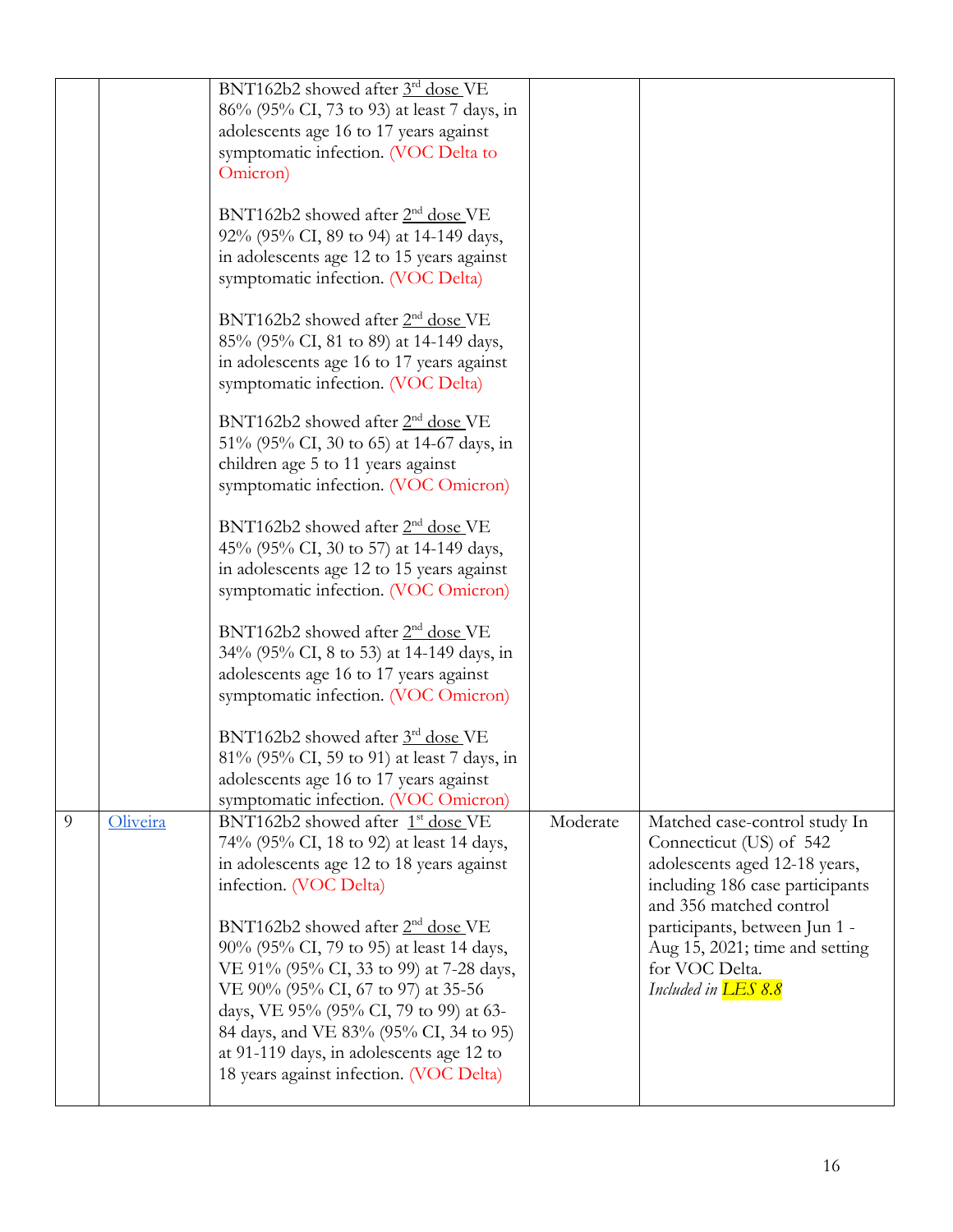| 93% (95% CI, 81 to 97) at least 14 days,<br>in adolescents age 12 to 18 years against<br>symptomatic infection. (VOC Delta)<br>Serious<br>BNT162b2 showed after 1 <sup>st</sup> dose VE<br>Prospective cohort in the<br>Molteni<br>10<br>80.4% (95% CI, 78.5 to 82.2) at 14-30<br>United Kingdom using data<br>from the Covid Symptom Study<br>days, VE 86.4% (95% CI, 83.5 to 88.7)<br>(CSS), of 101,076 adolescents<br>at 1-2 months (28 to 56 days), and VE<br>61.5% (95% CI, 43.5 to 73.7) at 2-3<br>aged 12-17 years, between Aug<br>05, 2021–Feb 14, 2022; time and<br>months (56 to 84 days), in adolescents<br>age 12 to 17 years against infection.<br>setting for VOC Delta to VOC<br>Omicron.<br>(VOC Delta)<br>In the article, the effectiveness is<br>BNT162b2 showed after 1 <sup>st</sup> dose VE<br>presented as an adjusted relative<br>53.7% (95% CI, 43.3 to 62.2) at 14-30<br>risk reduction obtained by<br>days, VE 57.9% (95% CI, 50.9 to 63.9) at<br>$RRR = (RR - 1) * 100$ , in the<br>1-2 months (28 to 56 days), and VE<br>present report it is transformed<br>63.7% (95% CI, 59 to 67.9) at 2-3<br>for the reader's understanding.<br>months (56 to 84 days), in adolescents<br>Included in <b>LES 8.8</b><br>age 12 to 17 years against infection.<br>(VOC Omicron)<br>BNT162b2 showed after 2 <sup>nd</sup> dose VE<br>Moderate<br>Prospective cohort in four states<br><b>Fowlkes</b><br>11<br>81% (95% CI, 51 to 93) at least 14 days,<br>of US (Arizona, Florida, Texas,<br>and VE 87% (95% CI, 49 to 97) at 14-<br>and Utah), of 1,364 participants<br>149 days, in adolescents age 12 to 15<br>between Jul 2021-Feb 2022;<br>years against infection. (VOC Delta)<br>the PROTECT cohort included<br>1,052 children aged 5-11 years<br>BNT162b2 showed after 2 <sup>nd</sup> dose VE<br>and 312 adolescents aged 12-15<br>31% (95% CI, 9 to 48) at 14-82 days, in<br>years that were tested weekly for<br>children age 5 to 11 years against<br>SARS-CoV-2; viral whole<br>infection. (VOC Omicron)<br>genome sequencing was<br>assessed, time and setting for<br>BNT162b2 showed after 2 <sup>nd</sup> dose VE<br>VOC Delta to VOC Omicron.<br>59% (95% CI, 24 to 78) at least 14 days,<br>Included in <b>LES 8.8</b><br>and VE 59% (95% CI, 22 to 79) at 14-<br>149 days, in adolescents age 12 to 15<br>years against infection. (VOC Omicron)<br>Moderate<br>Population based cohort in<br>CoronaVac showed VE 38.2% (95% CI,<br>12<br><u>Araos</u><br>36.5 to 39.9) against infection, VE 64.6%<br>Chile, of 490,694 children aged<br>(95% CI, 49.6 to 75.2) against<br>3-5 years, between Dec 06,<br>hospitalization and VE 69% (95% CI,<br>2021 - Feb 26, 2022; to estimate<br>the effectiveness of the<br>18.6 to 88.2) against ICU admission at<br>least +14 days after $2nd$ dose in children<br>complete primary immunization<br>age 3 to 5 years. (VOC Omicron)<br>schedule (two doses, 28 days<br>apart) of an inactivated SARS-<br>CoV-2 vaccine, CoronaVac;<br>time and setting for VOC<br>Omicron. |  | BNT162b2 showed after 2 <sup>nd</sup> dose VE |                            |
|-----------------------------------------------------------------------------------------------------------------------------------------------------------------------------------------------------------------------------------------------------------------------------------------------------------------------------------------------------------------------------------------------------------------------------------------------------------------------------------------------------------------------------------------------------------------------------------------------------------------------------------------------------------------------------------------------------------------------------------------------------------------------------------------------------------------------------------------------------------------------------------------------------------------------------------------------------------------------------------------------------------------------------------------------------------------------------------------------------------------------------------------------------------------------------------------------------------------------------------------------------------------------------------------------------------------------------------------------------------------------------------------------------------------------------------------------------------------------------------------------------------------------------------------------------------------------------------------------------------------------------------------------------------------------------------------------------------------------------------------------------------------------------------------------------------------------------------------------------------------------------------------------------------------------------------------------------------------------------------------------------------------------------------------------------------------------------------------------------------------------------------------------------------------------------------------------------------------------------------------------------------------------------------------------------------------------------------------------------------------------------------------------------------------------------------------------------------------------------------------------------------------------------------------------------------------------------------------------------------------------------------------------------------------------------------------------------------------------------------------------------------------------------------------------------------------------------------------------------------------------------------------------------------------------------------------------------------------------------------------------------------------------------------------------------|--|-----------------------------------------------|----------------------------|
|                                                                                                                                                                                                                                                                                                                                                                                                                                                                                                                                                                                                                                                                                                                                                                                                                                                                                                                                                                                                                                                                                                                                                                                                                                                                                                                                                                                                                                                                                                                                                                                                                                                                                                                                                                                                                                                                                                                                                                                                                                                                                                                                                                                                                                                                                                                                                                                                                                                                                                                                                                                                                                                                                                                                                                                                                                                                                                                                                                                                                                                     |  |                                               |                            |
|                                                                                                                                                                                                                                                                                                                                                                                                                                                                                                                                                                                                                                                                                                                                                                                                                                                                                                                                                                                                                                                                                                                                                                                                                                                                                                                                                                                                                                                                                                                                                                                                                                                                                                                                                                                                                                                                                                                                                                                                                                                                                                                                                                                                                                                                                                                                                                                                                                                                                                                                                                                                                                                                                                                                                                                                                                                                                                                                                                                                                                                     |  |                                               |                            |
|                                                                                                                                                                                                                                                                                                                                                                                                                                                                                                                                                                                                                                                                                                                                                                                                                                                                                                                                                                                                                                                                                                                                                                                                                                                                                                                                                                                                                                                                                                                                                                                                                                                                                                                                                                                                                                                                                                                                                                                                                                                                                                                                                                                                                                                                                                                                                                                                                                                                                                                                                                                                                                                                                                                                                                                                                                                                                                                                                                                                                                                     |  |                                               |                            |
|                                                                                                                                                                                                                                                                                                                                                                                                                                                                                                                                                                                                                                                                                                                                                                                                                                                                                                                                                                                                                                                                                                                                                                                                                                                                                                                                                                                                                                                                                                                                                                                                                                                                                                                                                                                                                                                                                                                                                                                                                                                                                                                                                                                                                                                                                                                                                                                                                                                                                                                                                                                                                                                                                                                                                                                                                                                                                                                                                                                                                                                     |  |                                               |                            |
|                                                                                                                                                                                                                                                                                                                                                                                                                                                                                                                                                                                                                                                                                                                                                                                                                                                                                                                                                                                                                                                                                                                                                                                                                                                                                                                                                                                                                                                                                                                                                                                                                                                                                                                                                                                                                                                                                                                                                                                                                                                                                                                                                                                                                                                                                                                                                                                                                                                                                                                                                                                                                                                                                                                                                                                                                                                                                                                                                                                                                                                     |  |                                               |                            |
|                                                                                                                                                                                                                                                                                                                                                                                                                                                                                                                                                                                                                                                                                                                                                                                                                                                                                                                                                                                                                                                                                                                                                                                                                                                                                                                                                                                                                                                                                                                                                                                                                                                                                                                                                                                                                                                                                                                                                                                                                                                                                                                                                                                                                                                                                                                                                                                                                                                                                                                                                                                                                                                                                                                                                                                                                                                                                                                                                                                                                                                     |  |                                               |                            |
|                                                                                                                                                                                                                                                                                                                                                                                                                                                                                                                                                                                                                                                                                                                                                                                                                                                                                                                                                                                                                                                                                                                                                                                                                                                                                                                                                                                                                                                                                                                                                                                                                                                                                                                                                                                                                                                                                                                                                                                                                                                                                                                                                                                                                                                                                                                                                                                                                                                                                                                                                                                                                                                                                                                                                                                                                                                                                                                                                                                                                                                     |  |                                               |                            |
|                                                                                                                                                                                                                                                                                                                                                                                                                                                                                                                                                                                                                                                                                                                                                                                                                                                                                                                                                                                                                                                                                                                                                                                                                                                                                                                                                                                                                                                                                                                                                                                                                                                                                                                                                                                                                                                                                                                                                                                                                                                                                                                                                                                                                                                                                                                                                                                                                                                                                                                                                                                                                                                                                                                                                                                                                                                                                                                                                                                                                                                     |  |                                               |                            |
|                                                                                                                                                                                                                                                                                                                                                                                                                                                                                                                                                                                                                                                                                                                                                                                                                                                                                                                                                                                                                                                                                                                                                                                                                                                                                                                                                                                                                                                                                                                                                                                                                                                                                                                                                                                                                                                                                                                                                                                                                                                                                                                                                                                                                                                                                                                                                                                                                                                                                                                                                                                                                                                                                                                                                                                                                                                                                                                                                                                                                                                     |  |                                               |                            |
|                                                                                                                                                                                                                                                                                                                                                                                                                                                                                                                                                                                                                                                                                                                                                                                                                                                                                                                                                                                                                                                                                                                                                                                                                                                                                                                                                                                                                                                                                                                                                                                                                                                                                                                                                                                                                                                                                                                                                                                                                                                                                                                                                                                                                                                                                                                                                                                                                                                                                                                                                                                                                                                                                                                                                                                                                                                                                                                                                                                                                                                     |  |                                               |                            |
|                                                                                                                                                                                                                                                                                                                                                                                                                                                                                                                                                                                                                                                                                                                                                                                                                                                                                                                                                                                                                                                                                                                                                                                                                                                                                                                                                                                                                                                                                                                                                                                                                                                                                                                                                                                                                                                                                                                                                                                                                                                                                                                                                                                                                                                                                                                                                                                                                                                                                                                                                                                                                                                                                                                                                                                                                                                                                                                                                                                                                                                     |  |                                               |                            |
|                                                                                                                                                                                                                                                                                                                                                                                                                                                                                                                                                                                                                                                                                                                                                                                                                                                                                                                                                                                                                                                                                                                                                                                                                                                                                                                                                                                                                                                                                                                                                                                                                                                                                                                                                                                                                                                                                                                                                                                                                                                                                                                                                                                                                                                                                                                                                                                                                                                                                                                                                                                                                                                                                                                                                                                                                                                                                                                                                                                                                                                     |  |                                               |                            |
|                                                                                                                                                                                                                                                                                                                                                                                                                                                                                                                                                                                                                                                                                                                                                                                                                                                                                                                                                                                                                                                                                                                                                                                                                                                                                                                                                                                                                                                                                                                                                                                                                                                                                                                                                                                                                                                                                                                                                                                                                                                                                                                                                                                                                                                                                                                                                                                                                                                                                                                                                                                                                                                                                                                                                                                                                                                                                                                                                                                                                                                     |  |                                               |                            |
|                                                                                                                                                                                                                                                                                                                                                                                                                                                                                                                                                                                                                                                                                                                                                                                                                                                                                                                                                                                                                                                                                                                                                                                                                                                                                                                                                                                                                                                                                                                                                                                                                                                                                                                                                                                                                                                                                                                                                                                                                                                                                                                                                                                                                                                                                                                                                                                                                                                                                                                                                                                                                                                                                                                                                                                                                                                                                                                                                                                                                                                     |  |                                               |                            |
|                                                                                                                                                                                                                                                                                                                                                                                                                                                                                                                                                                                                                                                                                                                                                                                                                                                                                                                                                                                                                                                                                                                                                                                                                                                                                                                                                                                                                                                                                                                                                                                                                                                                                                                                                                                                                                                                                                                                                                                                                                                                                                                                                                                                                                                                                                                                                                                                                                                                                                                                                                                                                                                                                                                                                                                                                                                                                                                                                                                                                                                     |  |                                               |                            |
|                                                                                                                                                                                                                                                                                                                                                                                                                                                                                                                                                                                                                                                                                                                                                                                                                                                                                                                                                                                                                                                                                                                                                                                                                                                                                                                                                                                                                                                                                                                                                                                                                                                                                                                                                                                                                                                                                                                                                                                                                                                                                                                                                                                                                                                                                                                                                                                                                                                                                                                                                                                                                                                                                                                                                                                                                                                                                                                                                                                                                                                     |  |                                               |                            |
|                                                                                                                                                                                                                                                                                                                                                                                                                                                                                                                                                                                                                                                                                                                                                                                                                                                                                                                                                                                                                                                                                                                                                                                                                                                                                                                                                                                                                                                                                                                                                                                                                                                                                                                                                                                                                                                                                                                                                                                                                                                                                                                                                                                                                                                                                                                                                                                                                                                                                                                                                                                                                                                                                                                                                                                                                                                                                                                                                                                                                                                     |  |                                               |                            |
|                                                                                                                                                                                                                                                                                                                                                                                                                                                                                                                                                                                                                                                                                                                                                                                                                                                                                                                                                                                                                                                                                                                                                                                                                                                                                                                                                                                                                                                                                                                                                                                                                                                                                                                                                                                                                                                                                                                                                                                                                                                                                                                                                                                                                                                                                                                                                                                                                                                                                                                                                                                                                                                                                                                                                                                                                                                                                                                                                                                                                                                     |  |                                               |                            |
|                                                                                                                                                                                                                                                                                                                                                                                                                                                                                                                                                                                                                                                                                                                                                                                                                                                                                                                                                                                                                                                                                                                                                                                                                                                                                                                                                                                                                                                                                                                                                                                                                                                                                                                                                                                                                                                                                                                                                                                                                                                                                                                                                                                                                                                                                                                                                                                                                                                                                                                                                                                                                                                                                                                                                                                                                                                                                                                                                                                                                                                     |  |                                               |                            |
|                                                                                                                                                                                                                                                                                                                                                                                                                                                                                                                                                                                                                                                                                                                                                                                                                                                                                                                                                                                                                                                                                                                                                                                                                                                                                                                                                                                                                                                                                                                                                                                                                                                                                                                                                                                                                                                                                                                                                                                                                                                                                                                                                                                                                                                                                                                                                                                                                                                                                                                                                                                                                                                                                                                                                                                                                                                                                                                                                                                                                                                     |  |                                               |                            |
|                                                                                                                                                                                                                                                                                                                                                                                                                                                                                                                                                                                                                                                                                                                                                                                                                                                                                                                                                                                                                                                                                                                                                                                                                                                                                                                                                                                                                                                                                                                                                                                                                                                                                                                                                                                                                                                                                                                                                                                                                                                                                                                                                                                                                                                                                                                                                                                                                                                                                                                                                                                                                                                                                                                                                                                                                                                                                                                                                                                                                                                     |  |                                               |                            |
|                                                                                                                                                                                                                                                                                                                                                                                                                                                                                                                                                                                                                                                                                                                                                                                                                                                                                                                                                                                                                                                                                                                                                                                                                                                                                                                                                                                                                                                                                                                                                                                                                                                                                                                                                                                                                                                                                                                                                                                                                                                                                                                                                                                                                                                                                                                                                                                                                                                                                                                                                                                                                                                                                                                                                                                                                                                                                                                                                                                                                                                     |  |                                               |                            |
|                                                                                                                                                                                                                                                                                                                                                                                                                                                                                                                                                                                                                                                                                                                                                                                                                                                                                                                                                                                                                                                                                                                                                                                                                                                                                                                                                                                                                                                                                                                                                                                                                                                                                                                                                                                                                                                                                                                                                                                                                                                                                                                                                                                                                                                                                                                                                                                                                                                                                                                                                                                                                                                                                                                                                                                                                                                                                                                                                                                                                                                     |  |                                               |                            |
|                                                                                                                                                                                                                                                                                                                                                                                                                                                                                                                                                                                                                                                                                                                                                                                                                                                                                                                                                                                                                                                                                                                                                                                                                                                                                                                                                                                                                                                                                                                                                                                                                                                                                                                                                                                                                                                                                                                                                                                                                                                                                                                                                                                                                                                                                                                                                                                                                                                                                                                                                                                                                                                                                                                                                                                                                                                                                                                                                                                                                                                     |  |                                               |                            |
|                                                                                                                                                                                                                                                                                                                                                                                                                                                                                                                                                                                                                                                                                                                                                                                                                                                                                                                                                                                                                                                                                                                                                                                                                                                                                                                                                                                                                                                                                                                                                                                                                                                                                                                                                                                                                                                                                                                                                                                                                                                                                                                                                                                                                                                                                                                                                                                                                                                                                                                                                                                                                                                                                                                                                                                                                                                                                                                                                                                                                                                     |  |                                               |                            |
|                                                                                                                                                                                                                                                                                                                                                                                                                                                                                                                                                                                                                                                                                                                                                                                                                                                                                                                                                                                                                                                                                                                                                                                                                                                                                                                                                                                                                                                                                                                                                                                                                                                                                                                                                                                                                                                                                                                                                                                                                                                                                                                                                                                                                                                                                                                                                                                                                                                                                                                                                                                                                                                                                                                                                                                                                                                                                                                                                                                                                                                     |  |                                               |                            |
|                                                                                                                                                                                                                                                                                                                                                                                                                                                                                                                                                                                                                                                                                                                                                                                                                                                                                                                                                                                                                                                                                                                                                                                                                                                                                                                                                                                                                                                                                                                                                                                                                                                                                                                                                                                                                                                                                                                                                                                                                                                                                                                                                                                                                                                                                                                                                                                                                                                                                                                                                                                                                                                                                                                                                                                                                                                                                                                                                                                                                                                     |  |                                               |                            |
|                                                                                                                                                                                                                                                                                                                                                                                                                                                                                                                                                                                                                                                                                                                                                                                                                                                                                                                                                                                                                                                                                                                                                                                                                                                                                                                                                                                                                                                                                                                                                                                                                                                                                                                                                                                                                                                                                                                                                                                                                                                                                                                                                                                                                                                                                                                                                                                                                                                                                                                                                                                                                                                                                                                                                                                                                                                                                                                                                                                                                                                     |  |                                               |                            |
|                                                                                                                                                                                                                                                                                                                                                                                                                                                                                                                                                                                                                                                                                                                                                                                                                                                                                                                                                                                                                                                                                                                                                                                                                                                                                                                                                                                                                                                                                                                                                                                                                                                                                                                                                                                                                                                                                                                                                                                                                                                                                                                                                                                                                                                                                                                                                                                                                                                                                                                                                                                                                                                                                                                                                                                                                                                                                                                                                                                                                                                     |  |                                               |                            |
|                                                                                                                                                                                                                                                                                                                                                                                                                                                                                                                                                                                                                                                                                                                                                                                                                                                                                                                                                                                                                                                                                                                                                                                                                                                                                                                                                                                                                                                                                                                                                                                                                                                                                                                                                                                                                                                                                                                                                                                                                                                                                                                                                                                                                                                                                                                                                                                                                                                                                                                                                                                                                                                                                                                                                                                                                                                                                                                                                                                                                                                     |  |                                               |                            |
|                                                                                                                                                                                                                                                                                                                                                                                                                                                                                                                                                                                                                                                                                                                                                                                                                                                                                                                                                                                                                                                                                                                                                                                                                                                                                                                                                                                                                                                                                                                                                                                                                                                                                                                                                                                                                                                                                                                                                                                                                                                                                                                                                                                                                                                                                                                                                                                                                                                                                                                                                                                                                                                                                                                                                                                                                                                                                                                                                                                                                                                     |  |                                               |                            |
|                                                                                                                                                                                                                                                                                                                                                                                                                                                                                                                                                                                                                                                                                                                                                                                                                                                                                                                                                                                                                                                                                                                                                                                                                                                                                                                                                                                                                                                                                                                                                                                                                                                                                                                                                                                                                                                                                                                                                                                                                                                                                                                                                                                                                                                                                                                                                                                                                                                                                                                                                                                                                                                                                                                                                                                                                                                                                                                                                                                                                                                     |  |                                               |                            |
|                                                                                                                                                                                                                                                                                                                                                                                                                                                                                                                                                                                                                                                                                                                                                                                                                                                                                                                                                                                                                                                                                                                                                                                                                                                                                                                                                                                                                                                                                                                                                                                                                                                                                                                                                                                                                                                                                                                                                                                                                                                                                                                                                                                                                                                                                                                                                                                                                                                                                                                                                                                                                                                                                                                                                                                                                                                                                                                                                                                                                                                     |  |                                               |                            |
|                                                                                                                                                                                                                                                                                                                                                                                                                                                                                                                                                                                                                                                                                                                                                                                                                                                                                                                                                                                                                                                                                                                                                                                                                                                                                                                                                                                                                                                                                                                                                                                                                                                                                                                                                                                                                                                                                                                                                                                                                                                                                                                                                                                                                                                                                                                                                                                                                                                                                                                                                                                                                                                                                                                                                                                                                                                                                                                                                                                                                                                     |  |                                               |                            |
|                                                                                                                                                                                                                                                                                                                                                                                                                                                                                                                                                                                                                                                                                                                                                                                                                                                                                                                                                                                                                                                                                                                                                                                                                                                                                                                                                                                                                                                                                                                                                                                                                                                                                                                                                                                                                                                                                                                                                                                                                                                                                                                                                                                                                                                                                                                                                                                                                                                                                                                                                                                                                                                                                                                                                                                                                                                                                                                                                                                                                                                     |  |                                               |                            |
|                                                                                                                                                                                                                                                                                                                                                                                                                                                                                                                                                                                                                                                                                                                                                                                                                                                                                                                                                                                                                                                                                                                                                                                                                                                                                                                                                                                                                                                                                                                                                                                                                                                                                                                                                                                                                                                                                                                                                                                                                                                                                                                                                                                                                                                                                                                                                                                                                                                                                                                                                                                                                                                                                                                                                                                                                                                                                                                                                                                                                                                     |  |                                               |                            |
|                                                                                                                                                                                                                                                                                                                                                                                                                                                                                                                                                                                                                                                                                                                                                                                                                                                                                                                                                                                                                                                                                                                                                                                                                                                                                                                                                                                                                                                                                                                                                                                                                                                                                                                                                                                                                                                                                                                                                                                                                                                                                                                                                                                                                                                                                                                                                                                                                                                                                                                                                                                                                                                                                                                                                                                                                                                                                                                                                                                                                                                     |  |                                               |                            |
|                                                                                                                                                                                                                                                                                                                                                                                                                                                                                                                                                                                                                                                                                                                                                                                                                                                                                                                                                                                                                                                                                                                                                                                                                                                                                                                                                                                                                                                                                                                                                                                                                                                                                                                                                                                                                                                                                                                                                                                                                                                                                                                                                                                                                                                                                                                                                                                                                                                                                                                                                                                                                                                                                                                                                                                                                                                                                                                                                                                                                                                     |  |                                               |                            |
|                                                                                                                                                                                                                                                                                                                                                                                                                                                                                                                                                                                                                                                                                                                                                                                                                                                                                                                                                                                                                                                                                                                                                                                                                                                                                                                                                                                                                                                                                                                                                                                                                                                                                                                                                                                                                                                                                                                                                                                                                                                                                                                                                                                                                                                                                                                                                                                                                                                                                                                                                                                                                                                                                                                                                                                                                                                                                                                                                                                                                                                     |  |                                               |                            |
|                                                                                                                                                                                                                                                                                                                                                                                                                                                                                                                                                                                                                                                                                                                                                                                                                                                                                                                                                                                                                                                                                                                                                                                                                                                                                                                                                                                                                                                                                                                                                                                                                                                                                                                                                                                                                                                                                                                                                                                                                                                                                                                                                                                                                                                                                                                                                                                                                                                                                                                                                                                                                                                                                                                                                                                                                                                                                                                                                                                                                                                     |  |                                               |                            |
|                                                                                                                                                                                                                                                                                                                                                                                                                                                                                                                                                                                                                                                                                                                                                                                                                                                                                                                                                                                                                                                                                                                                                                                                                                                                                                                                                                                                                                                                                                                                                                                                                                                                                                                                                                                                                                                                                                                                                                                                                                                                                                                                                                                                                                                                                                                                                                                                                                                                                                                                                                                                                                                                                                                                                                                                                                                                                                                                                                                                                                                     |  |                                               |                            |
|                                                                                                                                                                                                                                                                                                                                                                                                                                                                                                                                                                                                                                                                                                                                                                                                                                                                                                                                                                                                                                                                                                                                                                                                                                                                                                                                                                                                                                                                                                                                                                                                                                                                                                                                                                                                                                                                                                                                                                                                                                                                                                                                                                                                                                                                                                                                                                                                                                                                                                                                                                                                                                                                                                                                                                                                                                                                                                                                                                                                                                                     |  |                                               |                            |
|                                                                                                                                                                                                                                                                                                                                                                                                                                                                                                                                                                                                                                                                                                                                                                                                                                                                                                                                                                                                                                                                                                                                                                                                                                                                                                                                                                                                                                                                                                                                                                                                                                                                                                                                                                                                                                                                                                                                                                                                                                                                                                                                                                                                                                                                                                                                                                                                                                                                                                                                                                                                                                                                                                                                                                                                                                                                                                                                                                                                                                                     |  |                                               |                            |
|                                                                                                                                                                                                                                                                                                                                                                                                                                                                                                                                                                                                                                                                                                                                                                                                                                                                                                                                                                                                                                                                                                                                                                                                                                                                                                                                                                                                                                                                                                                                                                                                                                                                                                                                                                                                                                                                                                                                                                                                                                                                                                                                                                                                                                                                                                                                                                                                                                                                                                                                                                                                                                                                                                                                                                                                                                                                                                                                                                                                                                                     |  |                                               |                            |
|                                                                                                                                                                                                                                                                                                                                                                                                                                                                                                                                                                                                                                                                                                                                                                                                                                                                                                                                                                                                                                                                                                                                                                                                                                                                                                                                                                                                                                                                                                                                                                                                                                                                                                                                                                                                                                                                                                                                                                                                                                                                                                                                                                                                                                                                                                                                                                                                                                                                                                                                                                                                                                                                                                                                                                                                                                                                                                                                                                                                                                                     |  |                                               |                            |
|                                                                                                                                                                                                                                                                                                                                                                                                                                                                                                                                                                                                                                                                                                                                                                                                                                                                                                                                                                                                                                                                                                                                                                                                                                                                                                                                                                                                                                                                                                                                                                                                                                                                                                                                                                                                                                                                                                                                                                                                                                                                                                                                                                                                                                                                                                                                                                                                                                                                                                                                                                                                                                                                                                                                                                                                                                                                                                                                                                                                                                                     |  |                                               | Included in <b>LES 8.8</b> |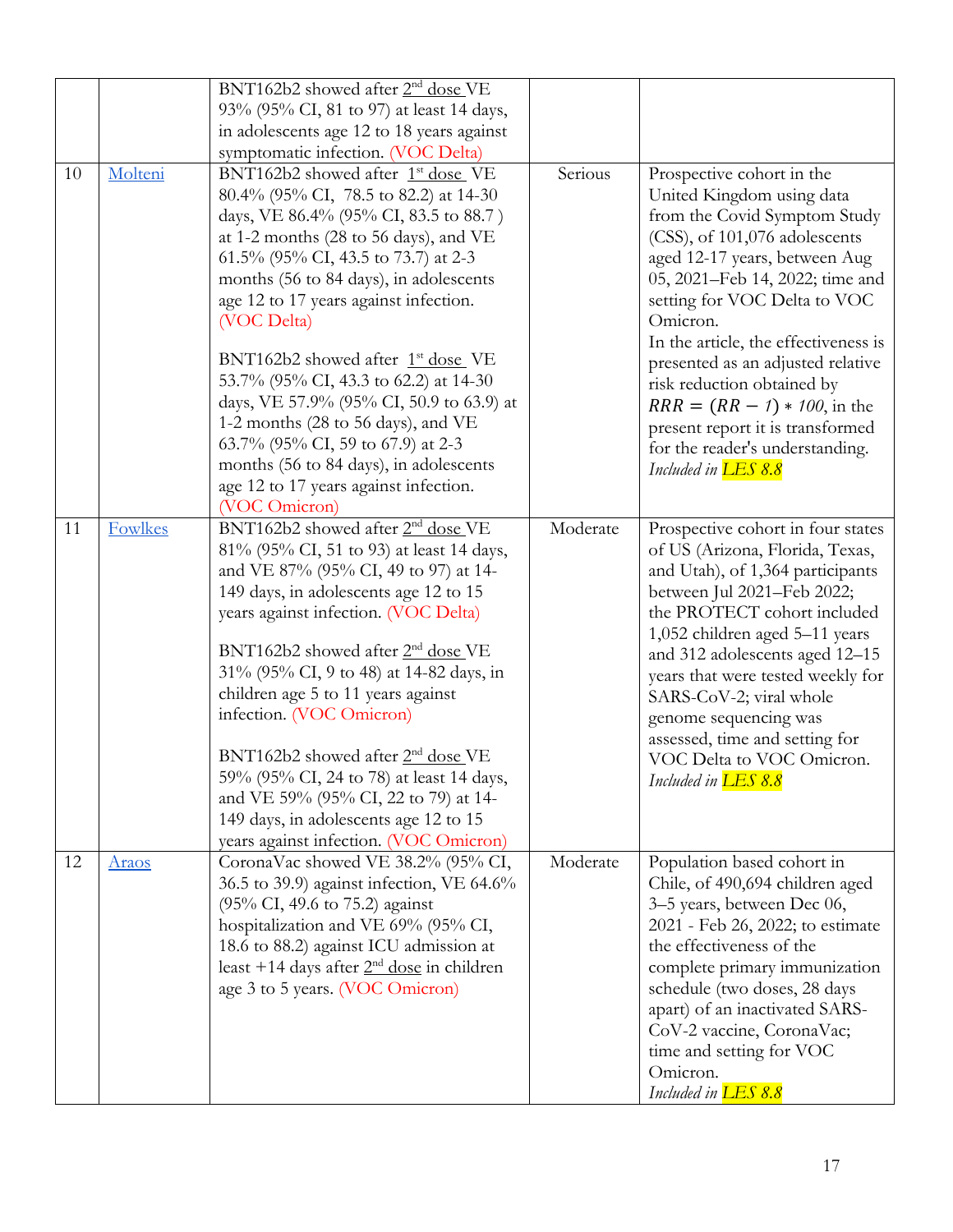<span id="page-17-0"></span>

| Section 2: excluded studies            |                                                                                                            |                      |  |  |  |
|----------------------------------------|------------------------------------------------------------------------------------------------------------|----------------------|--|--|--|
| Author                                 | <b>Reason for exclusion</b>                                                                                | Version of exclusion |  |  |  |
| Tang                                   | Did not report the vaccine effectiveness in <18 years                                                      | Excluded in LES 8.1  |  |  |  |
| <b>Naleway</b>                         | Did not report results according to vaccine type                                                           | Excluded in LES 8.1  |  |  |  |
| Chadeau-Hyam round<br><u>14</u>        | Vaccine effectiveness not reported                                                                         | Excluded in LES 8.1  |  |  |  |
| de Gier                                | Did not report results according to vaccine type                                                           | Excluded in LES 8.2  |  |  |  |
| Delahoy                                | Did not report results according to vaccine type                                                           | Excluded in LES 8.2  |  |  |  |
| Lin                                    | Did not report the vaccine effectiveness in <18 years                                                      | Excluded in LES 8.2* |  |  |  |
| McLean                                 | Did not report the vaccine effectiveness in <18 years                                                      | Excluded in LES 8.2  |  |  |  |
| Chadeau-Hyam round<br>15 final report  | Critical risk of bias                                                                                      | Excluded in LES 8.2  |  |  |  |
| Chung                                  | Did not report the vaccine effectiveness in <18 years, Did<br>not report results according to vaccine type | Excluded in LES 8.3* |  |  |  |
| Fisman                                 | Did not report the vaccine effectiveness in <18 years                                                      | Excluded in LES 8.3  |  |  |  |
| Lyngse                                 | Did not report results according to vaccine type                                                           | Excluded in LES 8.3  |  |  |  |
| Prunas                                 | Critical risk of bias                                                                                      | Excluded in LES 8.3  |  |  |  |
| Chiew                                  | Critical risk of bias                                                                                      | Excluded in LES 8.3  |  |  |  |
| Elliot                                 | Critical risk of bias                                                                                      | Excluded in LES 8.4  |  |  |  |
| New York State<br>Department of Health | Did not report results according to vaccine type                                                           | Excluded in LES 8.4  |  |  |  |
| Andeweg                                | Did not report results according to vaccine type                                                           | Excluded in LES 8.5  |  |  |  |
| <b>Ialali</b>                          | Did not report results according to vaccine type                                                           | Excluded in LES 8.5* |  |  |  |
| Choe                                   | Critical risk of bias                                                                                      | Excluded in LES 8.6  |  |  |  |
| <b>Britton</b>                         | Critical risk of bias                                                                                      | Excluded in LES 8.6  |  |  |  |
| Madhi                                  | Did not report the vaccine effectiveness in <18 years                                                      | Excluded in LES 8.6  |  |  |  |
| Dorabawila                             | Critical risk of bias                                                                                      | Excluded in LES 8.6  |  |  |  |
| De Serres                              | Did not report results according to vaccine type                                                           | Excluded in LES 8.7  |  |  |  |
| <b>Nyberg</b>                          | Did not report results according to vaccine type                                                           | Excluded in LES 8.7  |  |  |  |
| Hoeg                                   | Clinical outcomes of interest for this LES not reported                                                    | Excluded in LES 8.7  |  |  |  |
| Levi                                   | Did not report results according to vaccine type                                                           | Excluded in LES 8.7  |  |  |  |
| Nygaard                                | Critical risk of bias                                                                                      | Excluded in LES 8.8  |  |  |  |
| Chemaitelly                            | Did not report the vaccine effectiveness in <18 years                                                      | Excluded in LES 8.8  |  |  |  |
| <b>AlHosani</b>                        | Did not report the vaccine effectiveness in <18 years                                                      | Excluded in LES 8.8  |  |  |  |
| $\overline{\text{Ng}}$                 | Vaccine effectiveness not reported                                                                         | Excluded in LES 8.8  |  |  |  |

\* For this studies links have been updated after their exclusion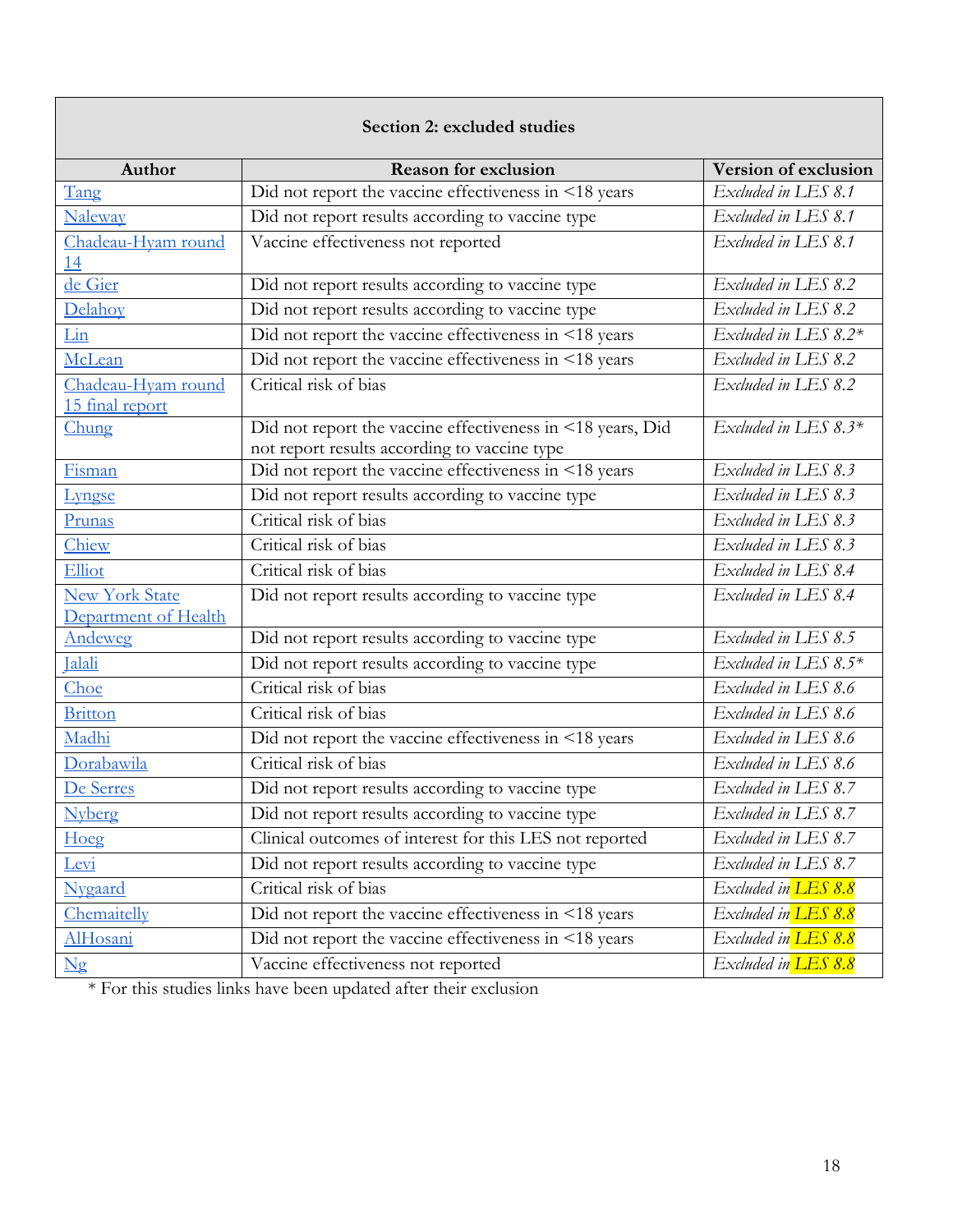### <span id="page-18-0"></span>**Appendix 2: Glossary (revised 13 Jan 2022)**

**AZ**: AstraZeneca

**Alpha**: variant of concern B.1.1.7

**Beta:** variant of concern B.1.351

**Delta:** variant of concern B.1.617.2

**Gamma:** variant of concern P.1

**Epsilon:** variant of concern B.1.427/B.1.429

**MIS-C:** Multisystem inflammatory syndrome in children

**MOD**: Moderna

**Obs:** observational study

**OR:** odds ratio

**PF**: Pfizer

**RME:** range of mean estimates across 2 or more studies

**VE (Vaccine effectiveness):** measure of how well a vaccine protects people from getting the outcome of interest in real-world practice (For example: VE of 92% against infection means that 92% of people will be protected from becoming infected with COVID and 8% of people will still be at risk of becoming infected with COVID)

**VET:** vaccine effectiveness against transmission

**VOC:** variant of concern

**VOI:** variant of interest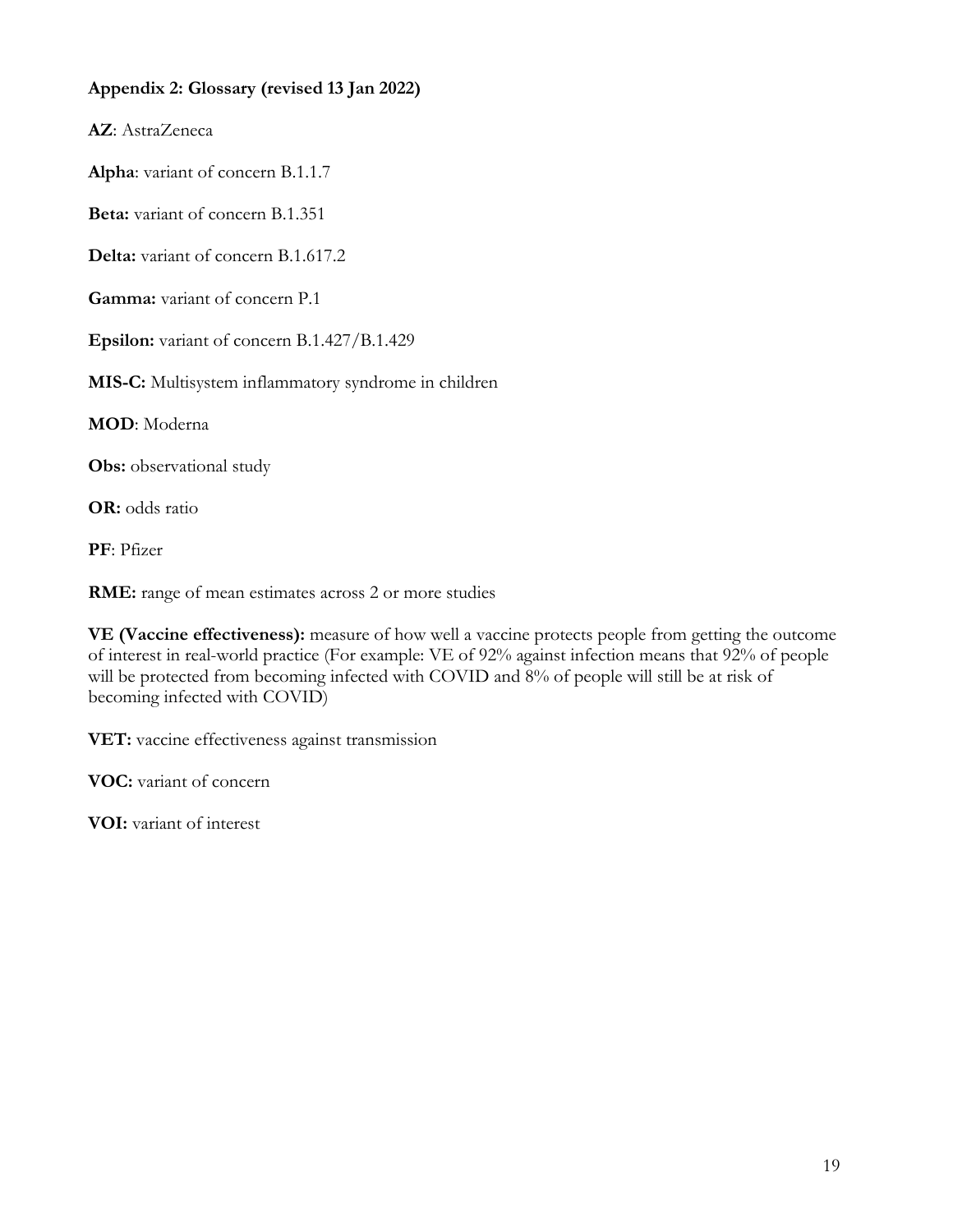# <span id="page-19-0"></span>**Appendix 3: Data-extraction template (revised 13 Jan 2022)**

<span id="page-19-1"></span>

| Vaccine product                   |                                                                                                                                                                                                                                                                                                      |
|-----------------------------------|------------------------------------------------------------------------------------------------------------------------------------------------------------------------------------------------------------------------------------------------------------------------------------------------------|
| Source                            | First author of study                                                                                                                                                                                                                                                                                |
| Link                              | DOI or PubMed ID                                                                                                                                                                                                                                                                                     |
| Date published                    | in format YYYY/MM/DD or preprint                                                                                                                                                                                                                                                                     |
| Country                           |                                                                                                                                                                                                                                                                                                      |
| Funding                           | public or industry                                                                                                                                                                                                                                                                                   |
| <b>Study details</b>              |                                                                                                                                                                                                                                                                                                      |
| Study type                        | RCT/cohort/data-linkage/test-negative/case-control/other                                                                                                                                                                                                                                             |
| Surveillance                      | routine screening Y or N                                                                                                                                                                                                                                                                             |
| Intervention                      | Pfizer/Comirnaty [BNT162b2]/Moderna/Spikevax [mRNA-<br>1273]/AstraZeneca/Vaxzevria [ChAdOx1]/Johnson & Johnson<br>[AD26.COV2.S]/Sinovac [CoronaVac]/Sinopharm (Wuhan)<br>[WIV04]/Novavax [NVX-CoV2373]/FBRI [EpiVacCorona]/Bharat<br>Biotech [Covaxin] [BBV152]/Gamaleya [Sputnik V] [Gam-COVID-Vac] |
| Dose and timing                   |                                                                                                                                                                                                                                                                                                      |
| Control group                     | not vaccinated, <7day vaccinated internal control, none, other                                                                                                                                                                                                                                       |
| Total (N)                         | number of all study participants                                                                                                                                                                                                                                                                     |
| Female                            | number or %                                                                                                                                                                                                                                                                                          |
| < 12 years                        | number or %                                                                                                                                                                                                                                                                                          |
| $\geq$ 12 years                   | number or %                                                                                                                                                                                                                                                                                          |
| <b>Outcomes</b>                   | outcomes separated by VOC type                                                                                                                                                                                                                                                                       |
| Outcomes                          | confirmed infection/asymptomatic/mild symptomatic/severe<br>symptoms/hospitalized/ICU/death/MIS-C                                                                                                                                                                                                    |
| 1st Dose VE                       | VE with 95% CI                                                                                                                                                                                                                                                                                       |
| Days post 1st dose                | days post 1st dose when VE provided                                                                                                                                                                                                                                                                  |
| 2nd Dose VE                       | VE with 95% CI                                                                                                                                                                                                                                                                                       |
| Days post 2nd dose                | days post 2nd dose when VE provided                                                                                                                                                                                                                                                                  |
| Rates per X person-<br>days/years | vaccinated vs control                                                                                                                                                                                                                                                                                |
| <b>HR</b>                         | vaccinated vs control                                                                                                                                                                                                                                                                                |
| RR                                | vaccinated vs control                                                                                                                                                                                                                                                                                |
| Adjusted                          | Regression, stratification, matching and associated variables                                                                                                                                                                                                                                        |
| Transmission                      | infection rates in unvaccinated contacts of vaccinated individuals                                                                                                                                                                                                                                   |
| Critical appraisal                | See Appendix 5                                                                                                                                                                                                                                                                                       |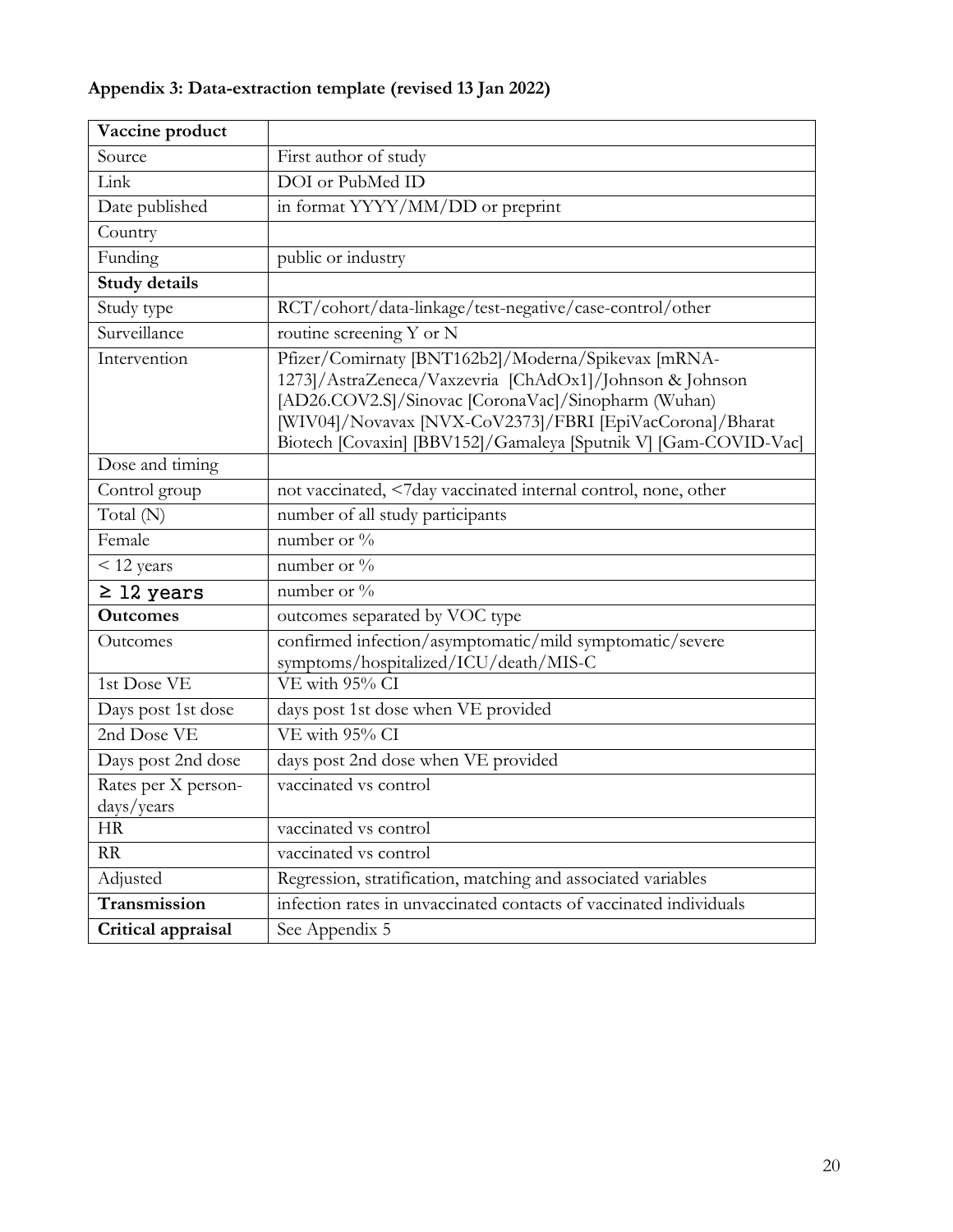# **Appendix 4: Process for assigning Variant of Concern to studies**

A Variant of Concern is considered to be the dominant (≥50%) strain in a study if any of the following conditions apply:

i) the authors make a statement about prevalence of VOC during the study time frame

ii) time and setting of the study is consistent with a VOC being dominant according to the following open tracking sources:

Nextstrain. Real-time tracking of pathogen evolution.<https://nextstrain.org/> Outbreak Info.<https://outbreak.info/location-reports>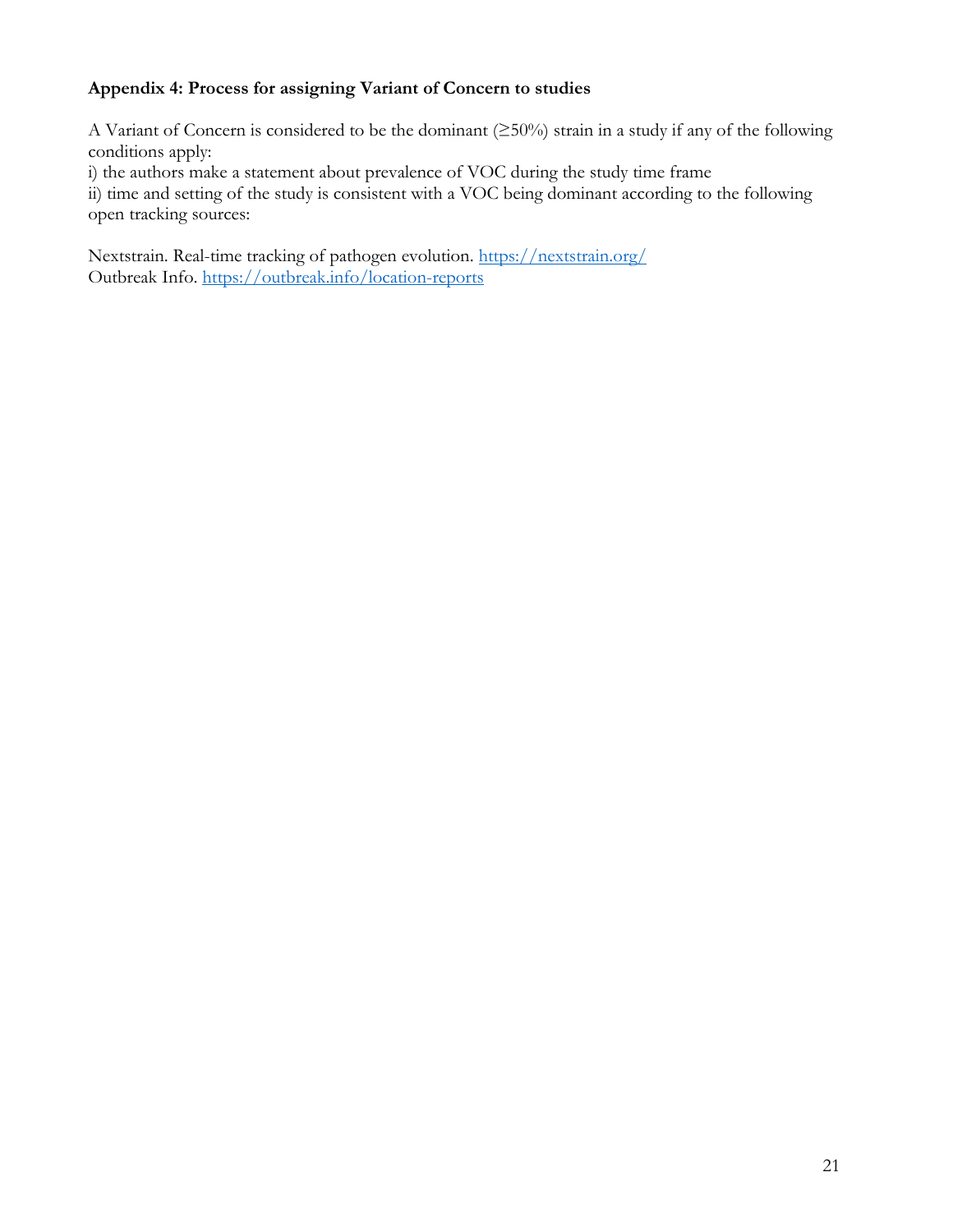### <span id="page-21-0"></span>**Appendix 5: Research question and critical appraisal process (revised 13 Jan 2022)**

| Participants    | People aged under 18 years at risk of COVID-19 (usually without but<br>sometimes with previous COVID-19 infection) |
|-----------------|--------------------------------------------------------------------------------------------------------------------|
| Intervention    | COVID-19 Vaccine                                                                                                   |
| Comparator      | Unvaccinated children and adolescents (*)                                                                          |
| <b>Outcomes</b> | PCR-diagnosis of COVID-19 infection; symptomatic disease; hospital/ICU                                             |
|                 | admission; death; transmission; MIS-C                                                                              |

Review question:

(\*) Eligible studies must have a comparison group (unvaccinated; non-immune period; time since vaccination; 2 doses vs 3 doses); before-after studies, where the infection rate in the first 2 weeks after the vaccination are used as control are commonly performed and may be appraised

### **Key exclusion criteria**

Studies that address the question of interest but from which the information of children cannot be separated from that of adults.

Comparison of one vaccine vs another (e.g., relative effectiveness) is not eligible. Studies reporting only antibody responses are excluded.

### **Critical Appraisal Process**

We appraise the quality of the individual studies using an adapted version of ROBINS-I. This tool classifies the Risk of Bias of a study as **Low, Moderate, Serious, Critical, or No Information**. Low Risk of Bias indicates High Quality, and Critical Risk of Bias indicates Very Low (insufficient) Quality. ROBINS-I appraises 7 bias domains and judges each study against an ideal reference randomized controlled trial. To improve the utility of ROBINS-I for assessing studies reporting vaccine effectiveness, we have focused on study characteristics that introduce bias as reported in the vaccine literature. (WHO. Evaluation of COVID-19 vaccine effectiveness. Interim Guidance. 17 March 2021). Studies rated as "critical" risk of bias will not be included in the Summary statements on Page 1-2 (exception: if limited data available for an outcome for a VOC). An overall judgement of "serious" or "critical" is given when the study is judged to be at serious or critical risk of bias in at least one domain or "serious" in 3 separate ROBINS-I domains.

| <b>VE Study</b>             | Description                                                                                                                            |
|-----------------------------|----------------------------------------------------------------------------------------------------------------------------------------|
| <b>Characteristics that</b> |                                                                                                                                        |
| may introduce bias          |                                                                                                                                        |
| Study design                | In cohort studies, people who get vaccinated may differ in health-<br>seeking behaviour from people who do not get vaccinated; using a |
| ROBINS-I: Bias in           | test-negative study design minimizes this type of bias                                                                                 |
| selection of participants   |                                                                                                                                        |
| into study                  | Examples and typical judgement:                                                                                                        |
|                             | test-negative design with a clearly defined symptomatic study<br>population (low)                                                      |
|                             | test-negative design (mixed or unclear study population) or case-                                                                      |
|                             | control or cohort design or data-linkage with no concerns                                                                              |
|                             | (moderate)                                                                                                                             |
|                             | cross-sectional design or case-control (concerns about whether                                                                         |
|                             | controls had same access to vaccines/risk of exposure to                                                                               |
|                             | COVID or unclear) or cohort design (concerns that exposed and                                                                          |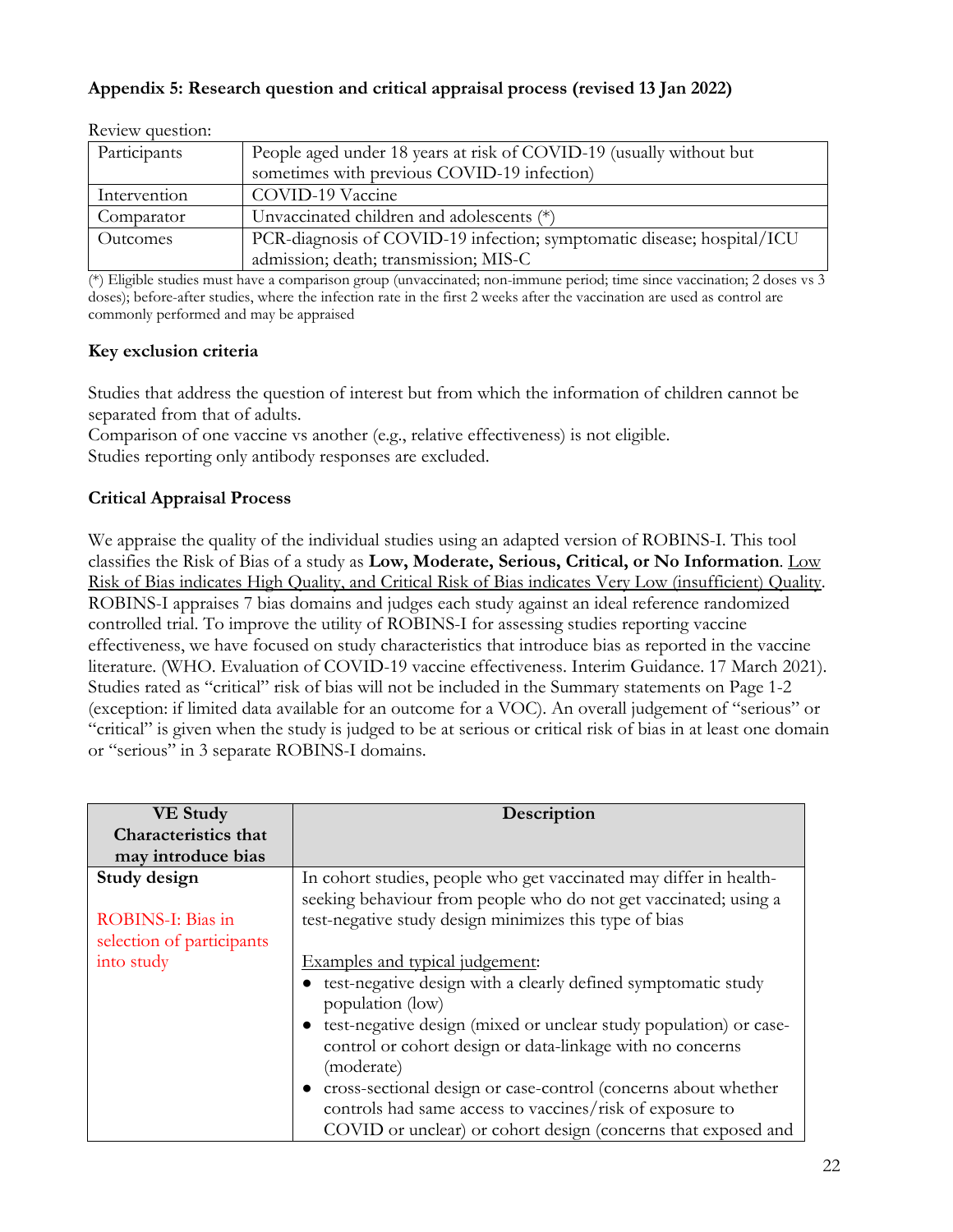|                                        | non-exposed were not drawn from the same population)<br>(serious)          |
|----------------------------------------|----------------------------------------------------------------------------|
| Method for confirming                  | Questionnaires are prone to recollection bias; Population databases        |
| vaccination                            | developed for purpose of tracking COVID vaccines minimize this             |
|                                        | type of bias                                                               |
| ROBINS-I: Bias in                      |                                                                            |
| classification of                      | Examples and typical judgement:                                            |
| interventions                          | database linkage study (low)                                               |
|                                        | Questionnaire with confirmation by an additional method (e.g.,             |
|                                        | registry) of at least a subset of study population (moderate)              |
|                                        | Questionnaire without confirmation by an additional method<br>$\bullet$    |
|                                        | (serious)                                                                  |
|                                        | • Estimating vaccination status based on surveillance data alone           |
|                                        | (critical)                                                                 |
| Databases used for                     | Databases developed for collecting data on COVID are less prone            |
| retrieval of COVID test                | to bias due to missing information and misclassification                   |
| results, participant                   |                                                                            |
| prognostic factors, and                | Examples and typical judgement:                                            |
| clinical outcomes                      | database for non-COVID purpose but with individual level data<br>$\bullet$ |
|                                        | (moderate)                                                                 |
| ROBINS-I: Bias in                      | · database for non-COVID purpose without individual level data             |
| classification of                      | (serious)                                                                  |
| interventions                          | • no or unclear description of database type (critical)                    |
| Assignment of                          | Using date of symptom onset (if within 10 days of testing) as              |
| infection start date                   | infection start date reduces risk of misclassification bias (e.g.,         |
|                                        | vaccinated participant who is reported as COVID+ may have been             |
| ROBINS-I: Bias in<br>classification of | infected prior to receiving the vaccine or during non-immune               |
| interventions                          | period) and sensitivity of assays decreases over time                      |
|                                        | Examples and typical judgement:                                            |
|                                        | using a PCR positive test that was part of an ongoing                      |
|                                        | standardized monitoring system (e.g., within a health network)             |
|                                        | $(\text{low})$                                                             |
|                                        | using sample date without interview or documented                          |
|                                        | confirmation of symptoms $\leq 10$ days (relevant for symptomatic          |
|                                        | disease only) (serious)                                                    |
| Verification of                        | Prospective, standardized collection of symptoms from patients             |
| symptoms                               | reduces risk of missing information bias; testing within 10 days after     |
|                                        | symptom onset reduces risk of false-negative COVID test                    |
| ROBINS-I: Bias in                      |                                                                            |
| classification of                      | Examples and typical judgement:                                            |
| interventions                          | using sample date without patient report/ documented                       |
|                                        | confirmation of symptoms $\leq 10$ days (relevant for symptomatic          |
|                                        | disease only) (serious)                                                    |
|                                        | if symptomatic COVID is not an outcome (no information)                    |
| Accounting for non-                    | Reported absence of vaccine effect during non-immune period                |
| immune period (first 14                | reduces risk of residual confounding bias                                  |
| days after first vaccine               |                                                                            |
| dose)                                  | Example/common case:                                                       |
|                                        |                                                                            |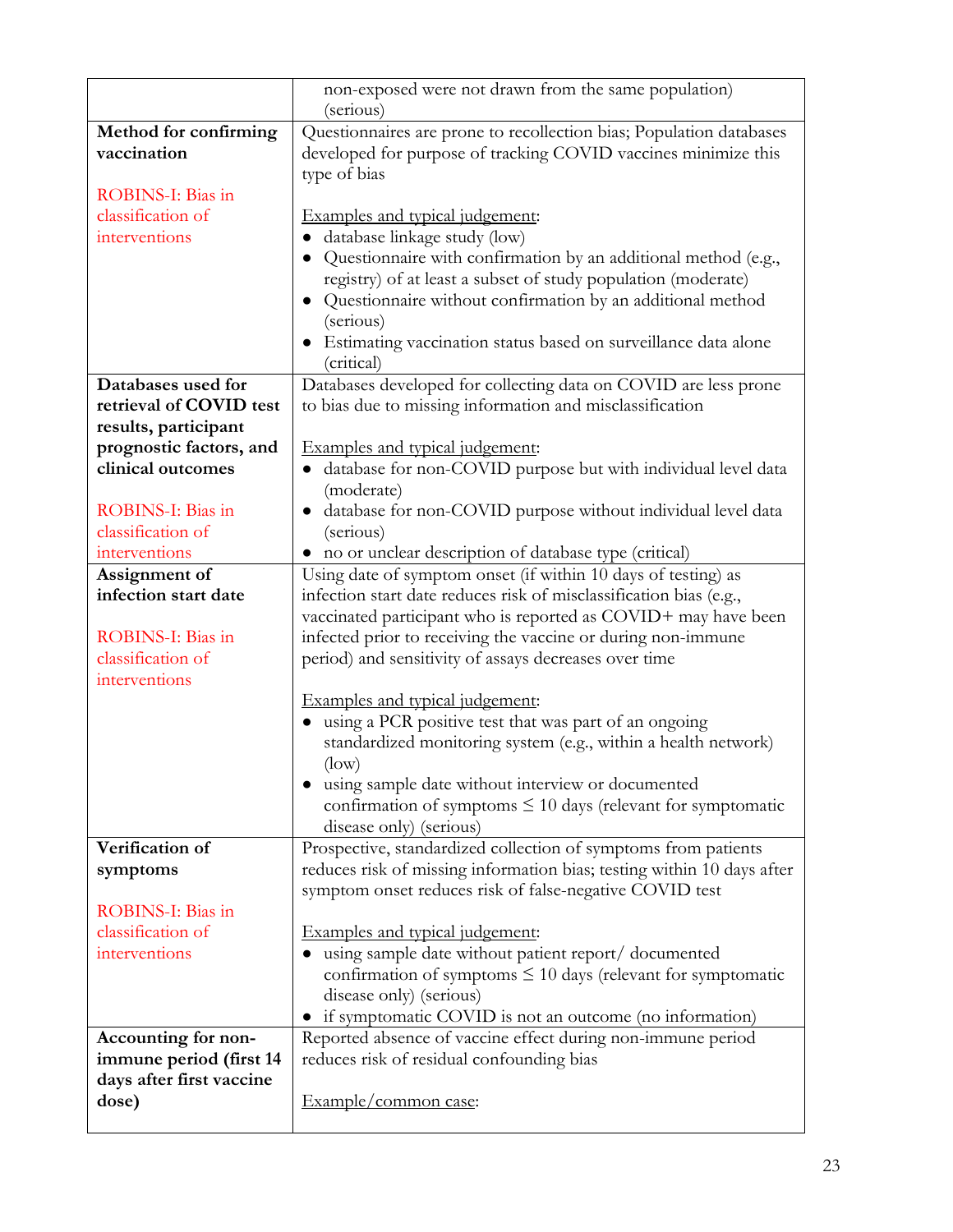| ROBINS-I: Bias due to        | • presence of an effect during non-immune period or result not                     |
|------------------------------|------------------------------------------------------------------------------------|
| confounding                  | reported (moderate)                                                                |
|                              | unclear that non-immune period was considered (serious)<br>$\bullet$               |
| Inclusion of                 | Exclusion (or separate analysis) of participants with prior COVID                  |
| participants with prior      | infection reduces concern about differences in infectivity as well as              |
| <b>COVID</b> infection       | risk-taking and health-seeking behaviour                                           |
|                              |                                                                                    |
| ROBINS-I: Bias due to        | Examples and typical judgement:                                                    |
| confounding                  | • inclusion of prior infection status as a covariate in the models                 |
|                              | (moderate)                                                                         |
|                              | previously infected not excluded or analyzed separately (serious)                  |
| Accounting for               | Accounting for calendar time reduces bias due to differences in                    |
| calendar time                | vaccine accessibility and risk of exposure over time                               |
|                              |                                                                                    |
| <b>ROBINS-I: Bias due to</b> | Examples and typical judgement:                                                    |
| confounding (time-           | use of time-varying statistics without explicit mention of                         |
| varying confounding)         | adjustment for calendar time (moderate)                                            |
|                              | not taken into account but short-time frame (e.g., $\leq$ 2 months)                |
|                              | (serious)                                                                          |
|                              | • not taken into account and time frame >2 months (critical)                       |
| <b>Adjustment</b> for        | Adjustment for prognostic factors for COVID infection, severity of                 |
| prognostic factors           | disease, and vaccination, such as age, gender, race, ethnicity,                    |
|                              | socioeconomic factors, occupation (HCW, LTC), and chronic                          |
| <b>ROBINS-I: Bias due to</b> | medical conditions                                                                 |
| confounding                  |                                                                                    |
|                              | Examples and typical judgement:                                                    |
|                              | • no or insufficient adjustment for occupation (or number of tests                 |
|                              | as a surrogate for exposure risk) -exception age>65 or LTCF<br>resident (moderate) |
|                              | no or insufficient adjustment for socioeconomic factors (or                        |
|                              | neighborhood or income as a surrogate), race, ethnicity (serious)                  |
|                              | no or insufficient adjustment for age (any study population) or                    |
|                              | chronic medical conditions (LTC)(critical)                                         |
| <b>Testing frequency</b>     | Similar frequency of testing between groups reduces risk of bias                   |
|                              | introduced by detecting asymptomatic infection in one group but                    |
| ROBINS-I: Bias in            | not in another (e.g., when only one group undergoes surveillance                   |
| measurement of               | screening)                                                                         |
| outcomes                     |                                                                                    |
|                              | Examples and typical judgement:                                                    |
|                              | no systematic screening but consistent methods for detection in                    |
|                              | one group vs. the other, e.g., within health networks (moderate)                   |
|                              | screening performed for a subset of both study groups (serious)                    |
|                              | screening performed routinely in one study group but not in the                    |
|                              | other (critical)                                                                   |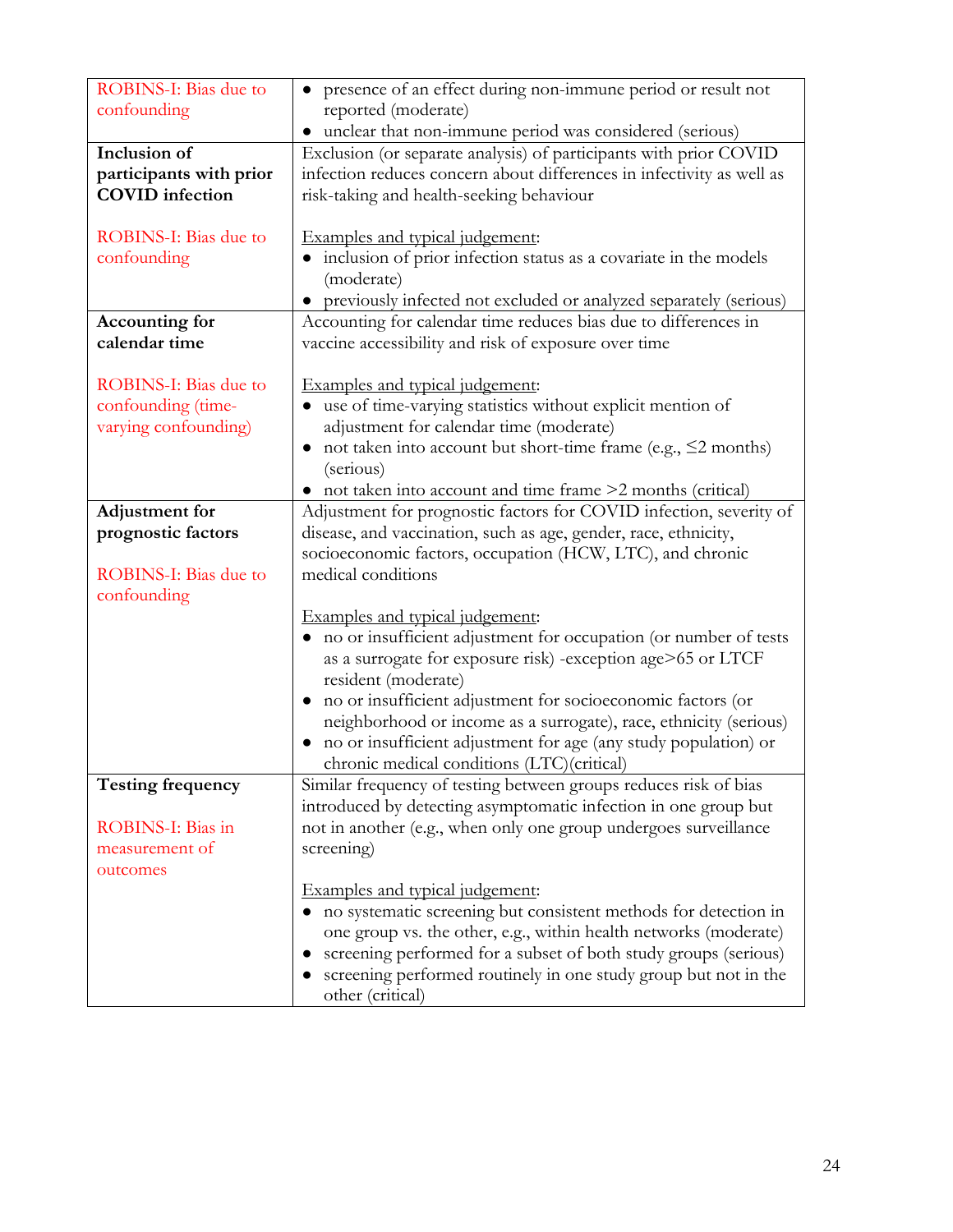### **Appendix 6: Detailed description of the narrative summary statement (revised 13 Jan 2022)**

We include studies with the following clinical outcomes: prevention of infection, MIS-C, severe disease (as defined by the study investigators), hospitalization, death, and prevention of transmission. These outcomes were selected because they are less susceptible to bias, or they are important for parents and patients. If data are not available for these specific outcomes, but are available for symptomatic infection, data for these additional outcomes are provided temporarily.

We aim at providing a lay language, standardized summary statement for each combination of vaccine and VOC for which we found evidence.

Where more than one study was found, we will provide a summary statement with a **range of the estimates across the studies**.

Where a single study provided data, we will provide the **estimate plus 95% confidence interval** for that study. As additional studies are added, the estimate plus confidence interval will be replaced by a range as described above.

In the summaries, "prevented" or "protects" will be applied to mean estimates or range of mean estimates that are greater than or equal to 50%.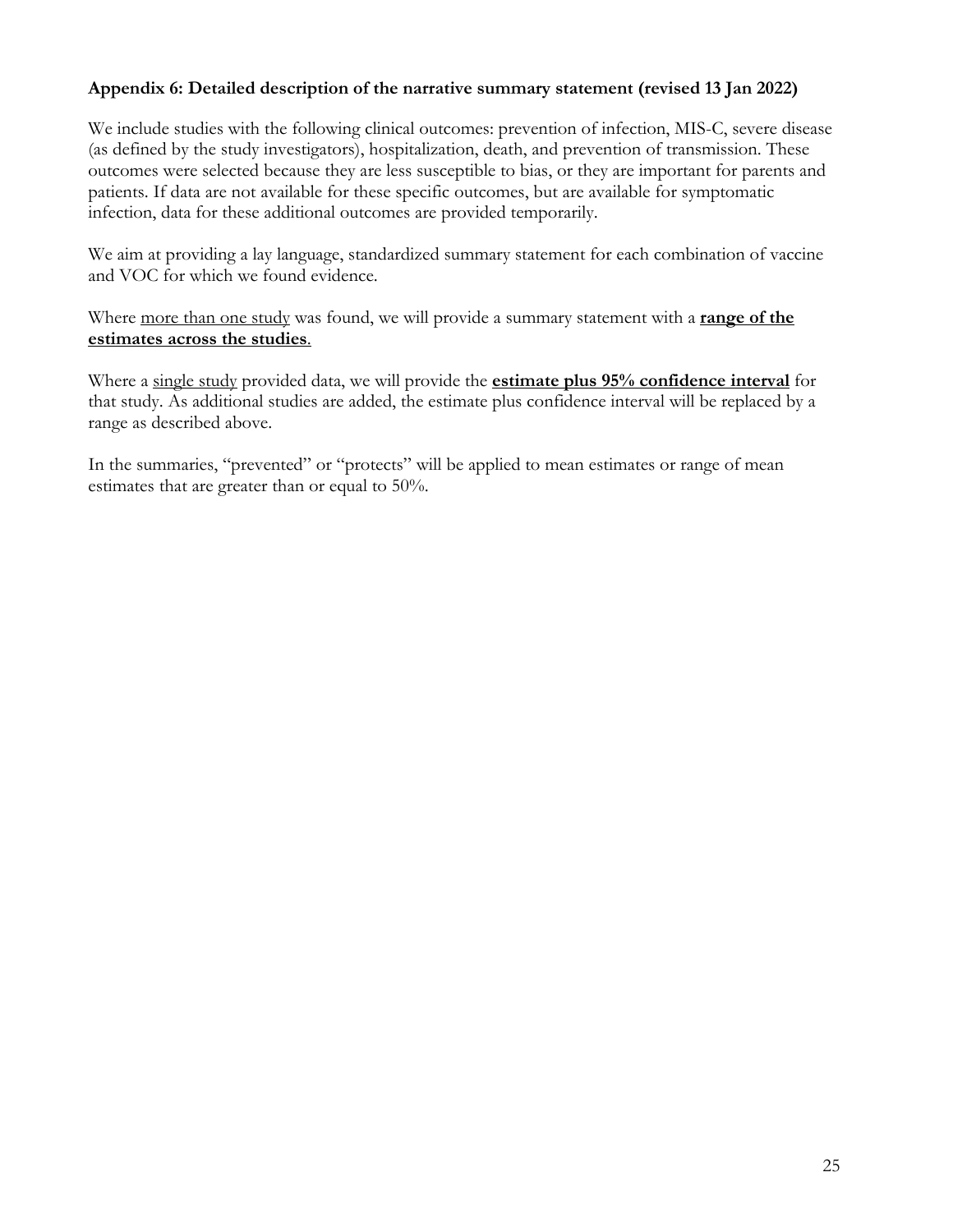## **Appendix 7: Table 1b. Visual summary of evidence for COVID-19 vaccines overall and for variants of concern (Moderate to Low Risk of Bias Studies compared to All studies)**

Top orange row = moderate or low ROB studies only Bottom yellow row  $=$  serious ROB studies only

| Outcome                                             | Vaccine Effectiveness (2 doses unless otherwise stated) for |       |             |       |                                    |                                   |  |
|-----------------------------------------------------|-------------------------------------------------------------|-------|-------------|-------|------------------------------------|-----------------------------------|--|
| (and                                                | each combination of vaccine, variant, and outcome           |       |             |       |                                    |                                   |  |
| vaccine)                                            |                                                             |       |             |       |                                    |                                   |  |
|                                                     | Overall                                                     | Alpha | <b>Beta</b> | Gamma | Delta                              | Omicron                           |  |
| Any Infection                                       |                                                             |       |             |       |                                    |                                   |  |
| Pfizer                                              | 91%                                                         |       |             |       | 81 to 92%                          | 59%                               |  |
|                                                     | $(1 \text{Obs} - \text{ref } 3)$                            |       |             |       | $(4 \text{Obs} - \text{ref})$      | $(1 \text{Obs} - \text{ref } 11)$ |  |
|                                                     | Same single                                                 |       |             |       | 2,6,9,11)<br>$91.5\%$              | Same single                       |  |
|                                                     | study                                                       |       |             |       | $(1 \text{Obs} - \text{ref} 1)$    | study                             |  |
| Moderna                                             |                                                             |       |             |       |                                    |                                   |  |
|                                                     |                                                             |       |             |       |                                    | 38%                               |  |
| CoronaVac                                           |                                                             |       |             |       |                                    | $(1 \text{ Obs} - \text{ref} 12)$ |  |
|                                                     |                                                             |       |             |       |                                    | Same single                       |  |
|                                                     |                                                             |       |             |       |                                    | study                             |  |
| <b>Symptomatic Infection</b>                        |                                                             |       |             |       |                                    |                                   |  |
| Pfizer                                              |                                                             |       |             |       | 87 to 96%                          | 71 to 83%                         |  |
|                                                     |                                                             |       |             |       | $(2 \text{Obs - ref } 5,9)$        | $(1 \text{Obs} - \text{ref } 5)$  |  |
|                                                     |                                                             |       |             |       | Same single                        | Same single                       |  |
|                                                     |                                                             |       |             |       | study                              | study                             |  |
| Moderna                                             |                                                             |       |             |       |                                    |                                   |  |
| CoronaVac                                           |                                                             |       |             |       |                                    |                                   |  |
| Transmission<br>Pfizer                              |                                                             |       |             |       |                                    |                                   |  |
| Moderna                                             |                                                             |       |             |       |                                    |                                   |  |
| CoronaVac                                           |                                                             |       |             |       |                                    |                                   |  |
| <b>ICU</b> Admission                                |                                                             |       |             |       |                                    |                                   |  |
| Pfizer                                              |                                                             |       |             |       | 98%                                |                                   |  |
|                                                     |                                                             |       |             |       | $(1 \text{ Obs } - \text{ref } 4)$ |                                   |  |
|                                                     |                                                             |       |             |       | Same single                        |                                   |  |
|                                                     |                                                             |       |             |       | study                              |                                   |  |
| Moderna                                             |                                                             |       |             |       |                                    |                                   |  |
|                                                     |                                                             |       |             |       |                                    | 69%                               |  |
| CoronaVac                                           |                                                             |       |             |       |                                    | $(1 \text{Obs} - \text{ref } 12)$ |  |
|                                                     |                                                             |       |             |       |                                    | Same single                       |  |
|                                                     |                                                             |       |             |       |                                    | study                             |  |
| Severe Disease (may include death for some studies) |                                                             |       |             |       |                                    |                                   |  |
| Pfizer                                              |                                                             |       |             |       |                                    |                                   |  |
| Moderna                                             |                                                             |       |             |       |                                    |                                   |  |
| CoronaVac                                           |                                                             |       |             |       |                                    |                                   |  |
| Death                                               |                                                             |       |             |       |                                    |                                   |  |
| Pfizer                                              |                                                             |       |             |       |                                    |                                   |  |
| Moderna                                             |                                                             |       |             |       |                                    |                                   |  |
| CoronaVac                                           |                                                             |       |             |       |                                    |                                   |  |